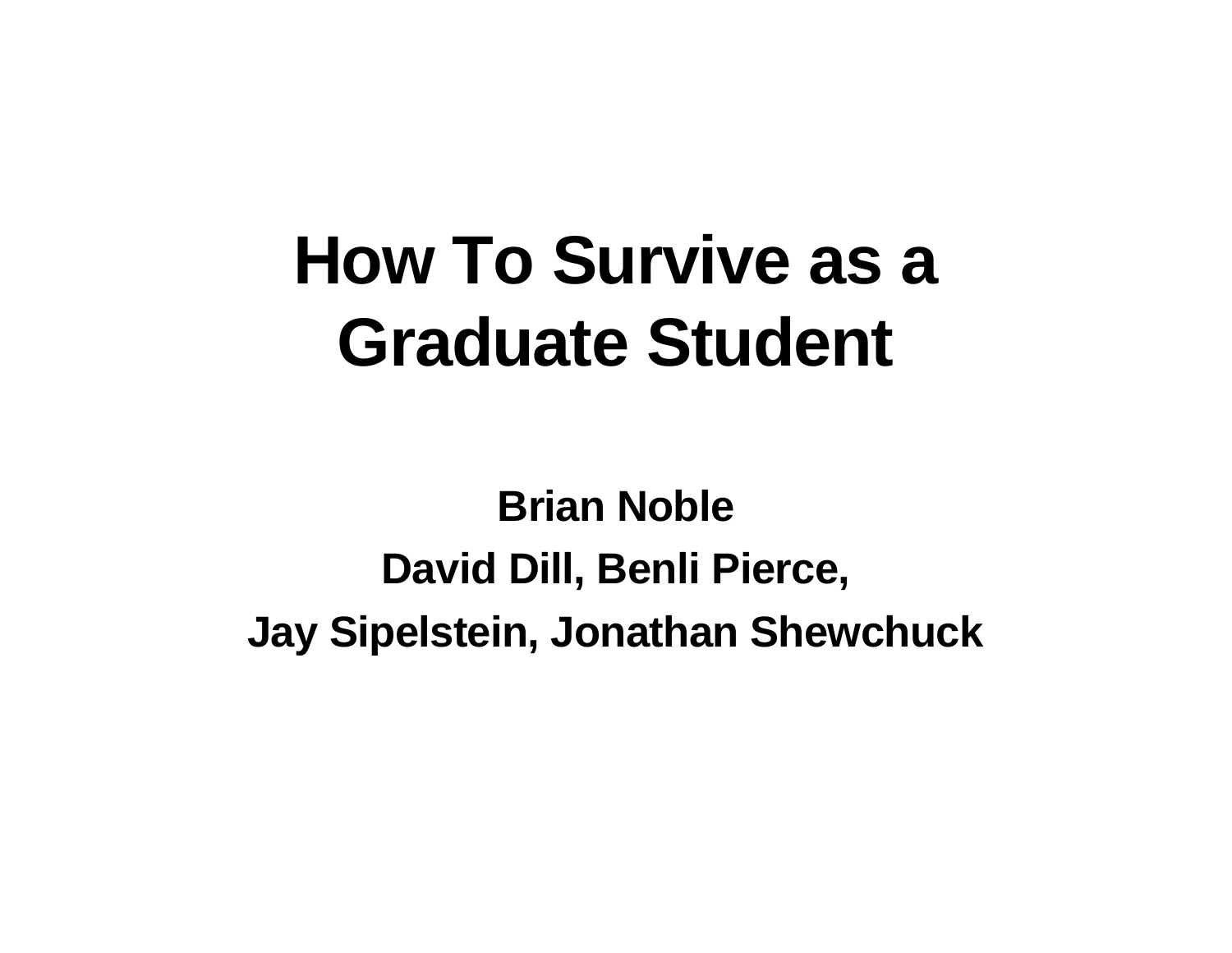**Why Are We Here?**

**How to survive**

**Graduate, stay sane, have fun along the way**

**Learn that from people who Have been surviving for a while Haven't actually graduated May or may not be sane Are still having fun**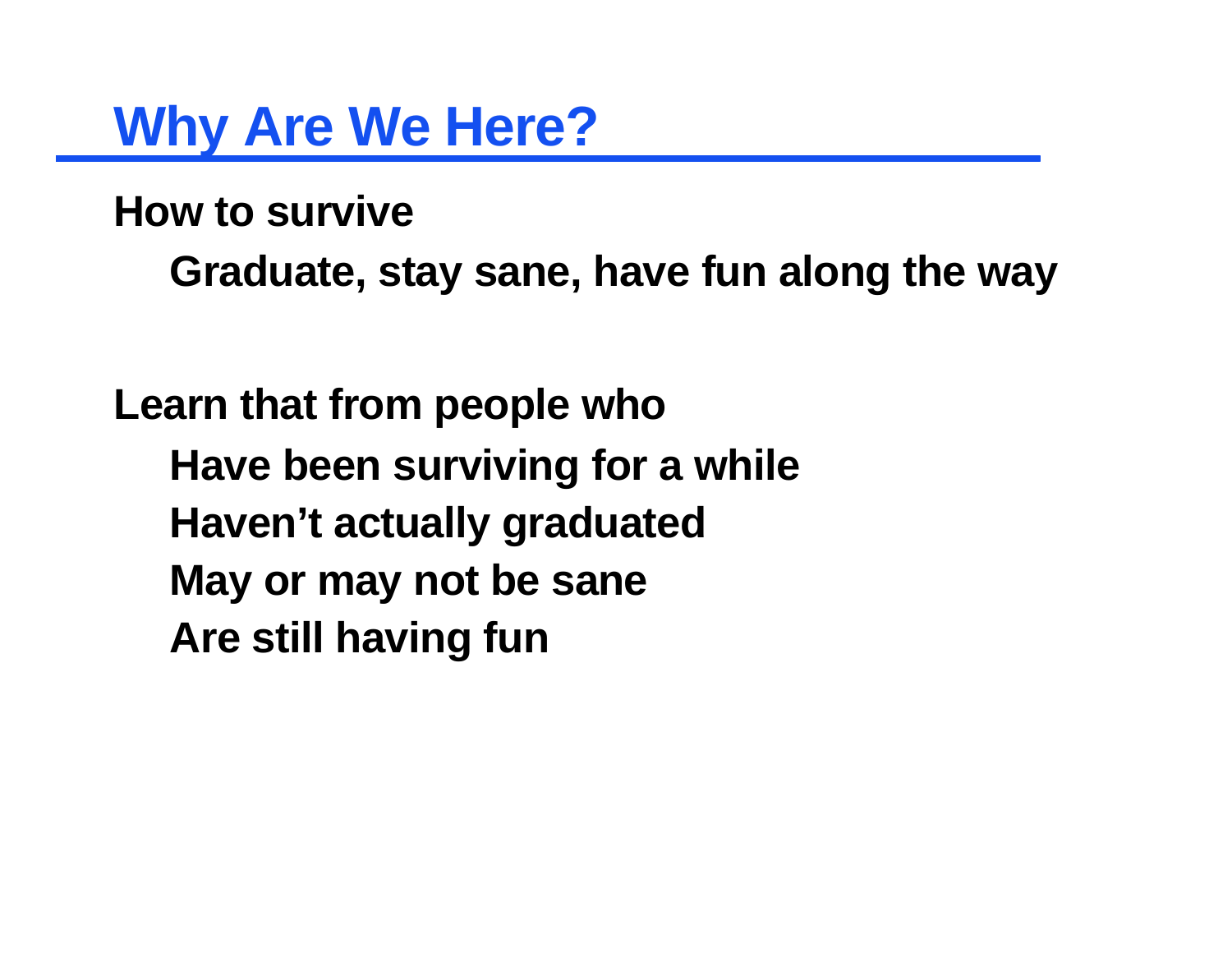## **Where are We Going?**

**Ground Rules**

**Things to Remember**

**Hard facts. (Precious few)**

**The 3 most important factors in your career**

**Your advisor**

**Your advisor**

**Your advisor**

**Strategy and tactics**

Black Friday

**Advice we wish we'd listened to**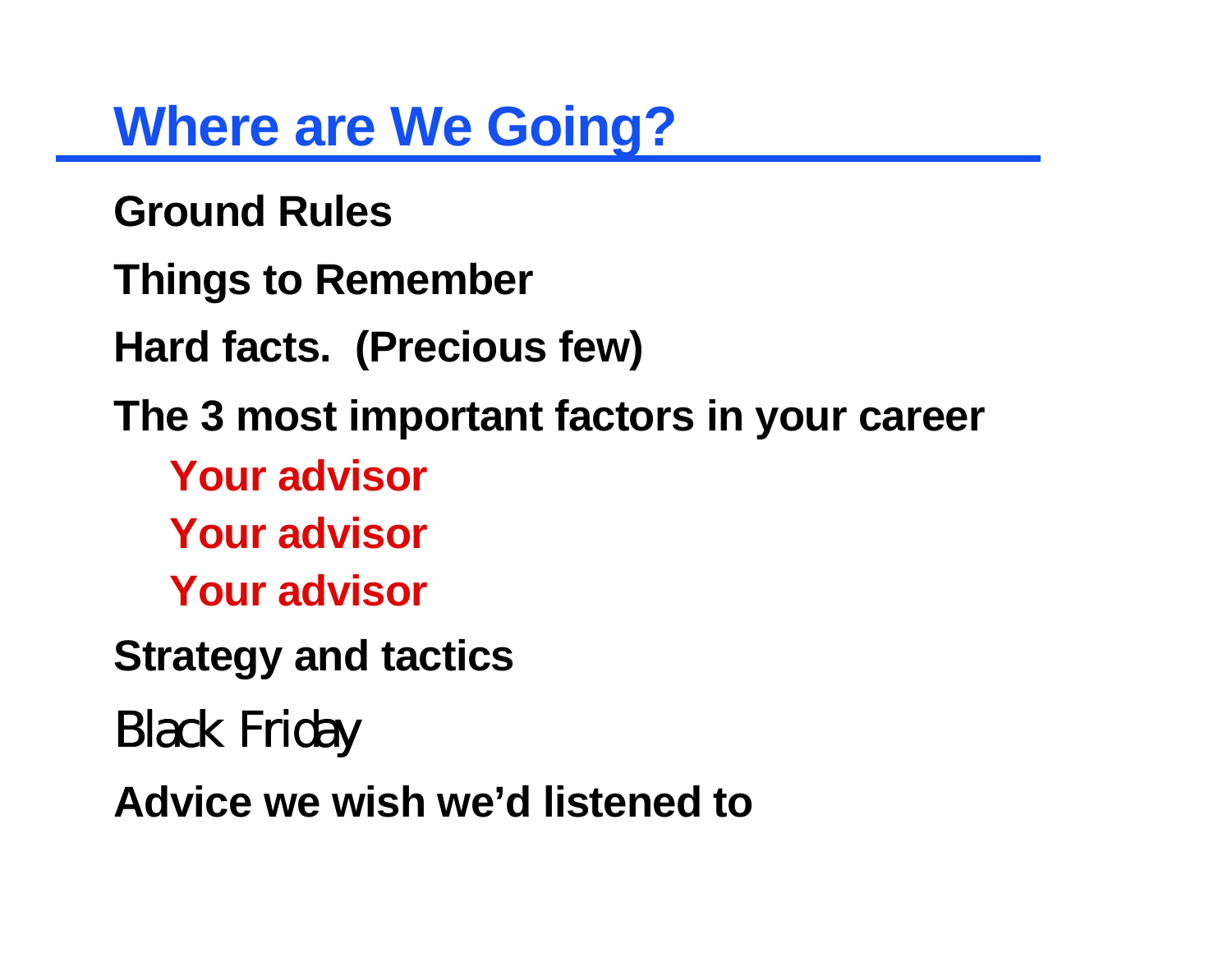

**I'd like to keep to the time limit**

**No names Not fair to either faculty or new students**

**Focus on what new students need to know**

**The talk is only the tip of the iceberg Many different views; hear them all and pick**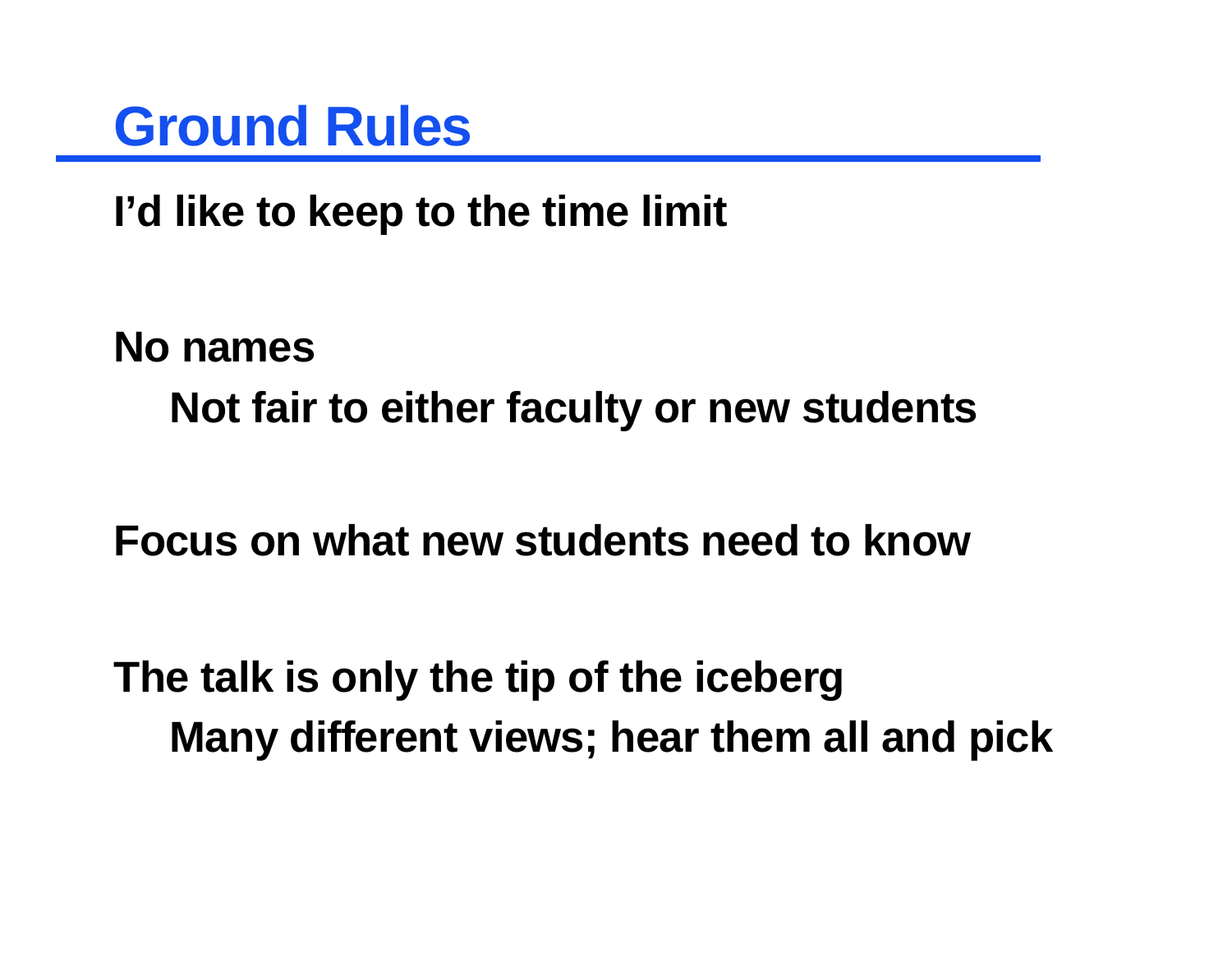**Things to Remember**

**It is assumed you have the ability to graduate**

**Most of the faculty really believe this Many of them work very hard to make this true**

**That said...**

**The only person responsible for seeing that you graduate is you**

**And, to a lesser degree, your advisor**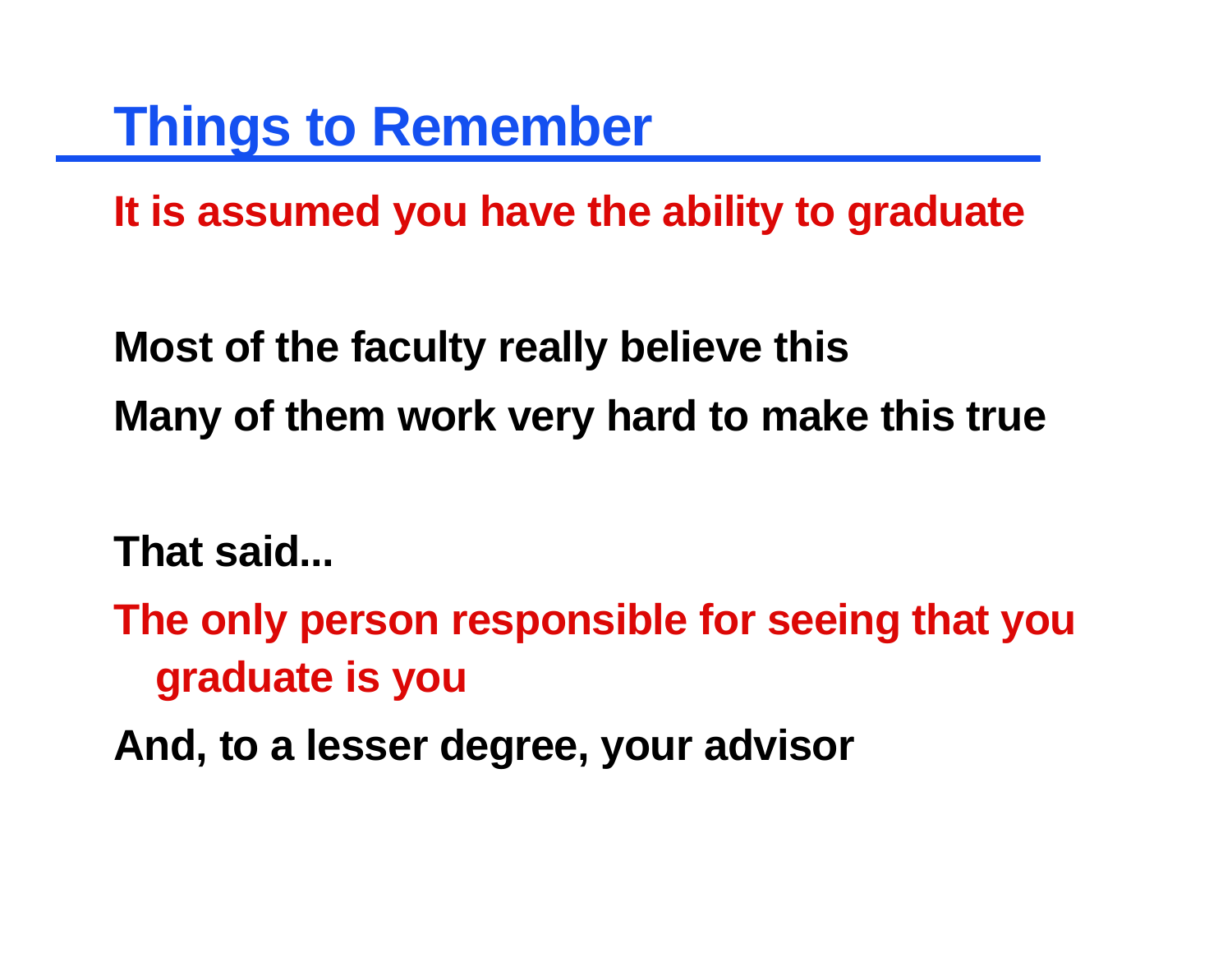## **Hard Facts, er, Statistics**

**1) Most of you will graduate**

**2) If you don't graduate, it is probably because you chose to leave and do something else. There is nothing wrong with this.**

**3) A small number of you may be asked to leave.**

**We'd like to eliminate #3.**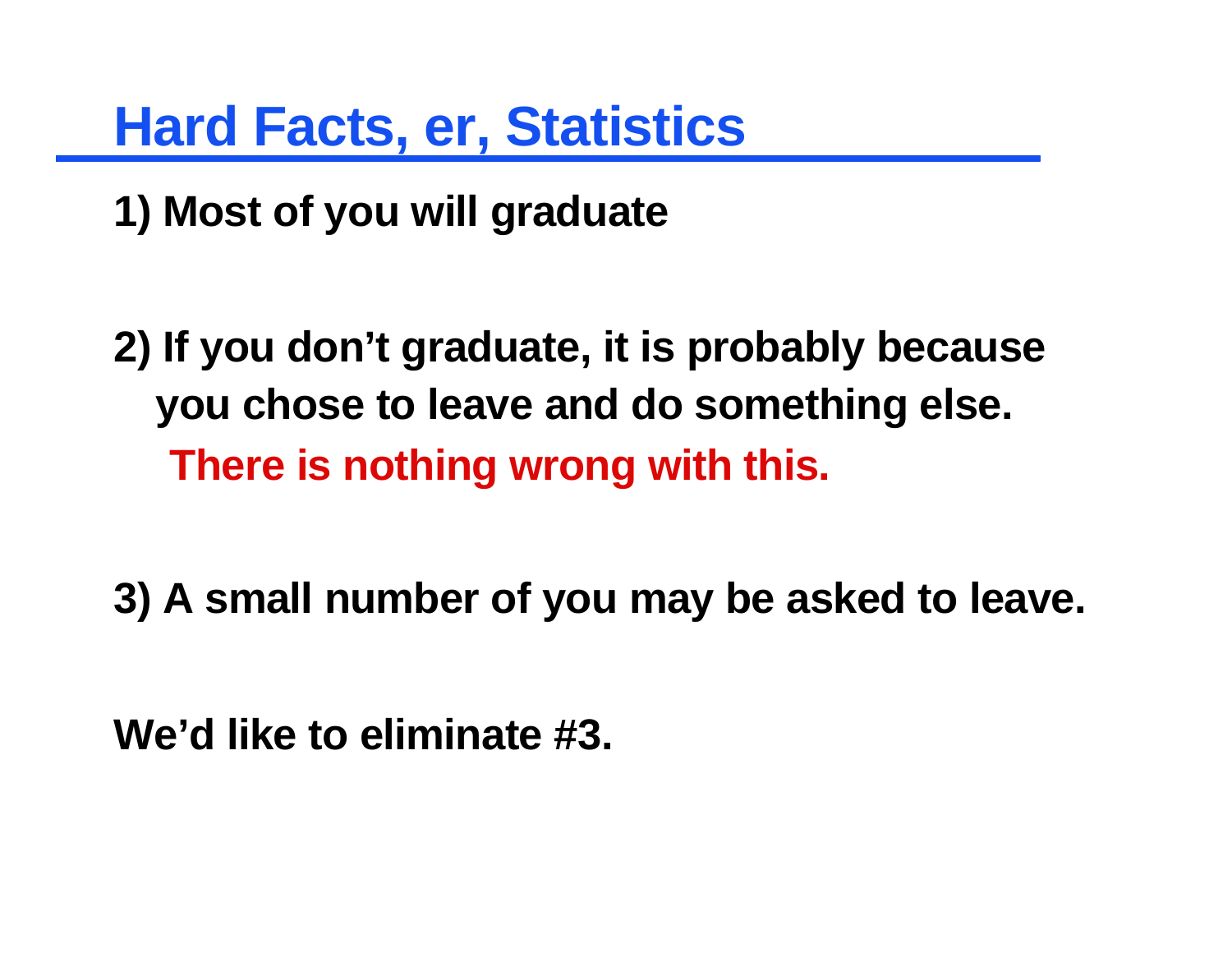## **The Rabbit, the Fox, and the Wolf**

**Thesis**

**On Rabbits As Carnivores**

**by: R. Rabbit**

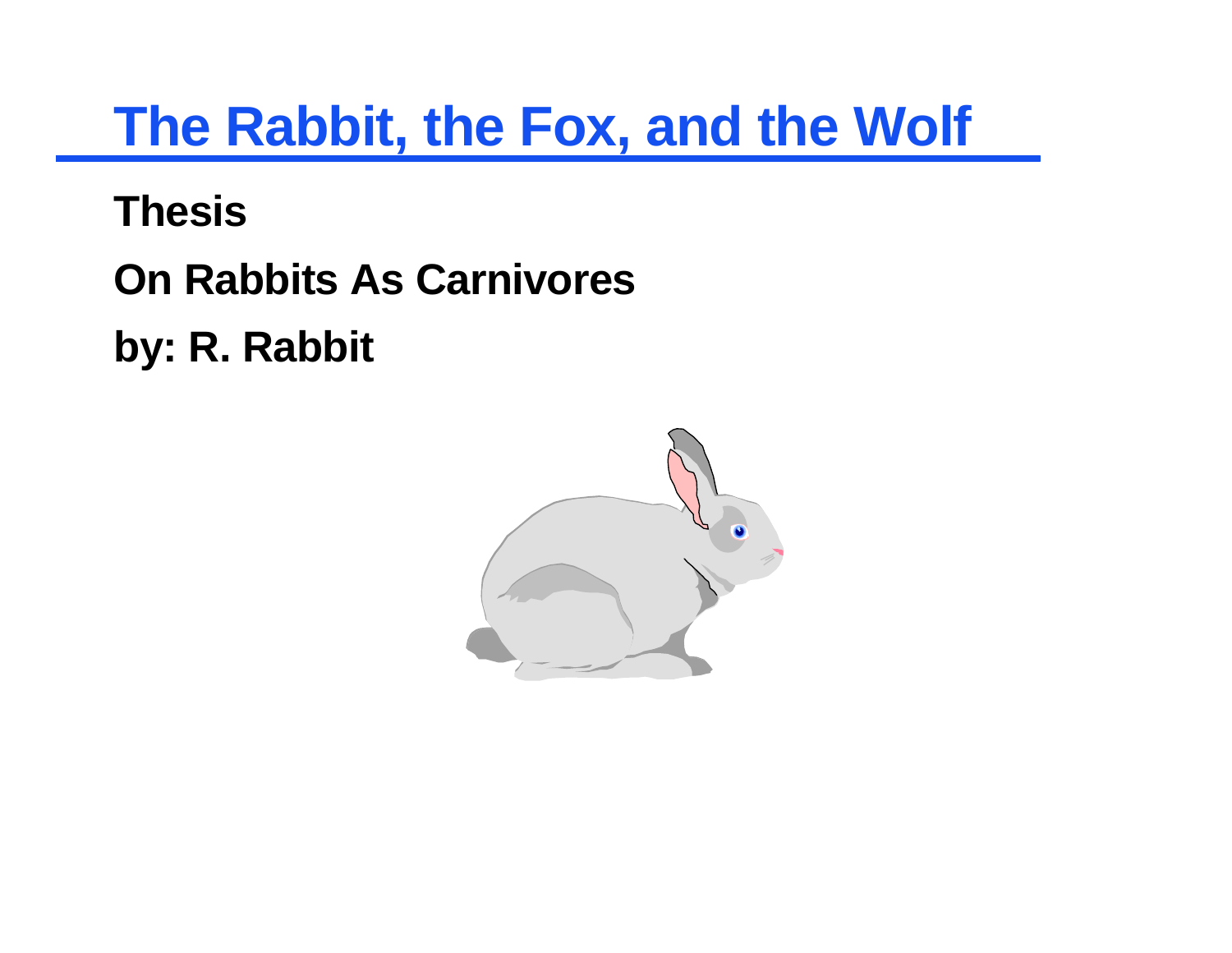#### **The Moral**

**It doesn't matter what your thesis says, it's your advisor that counts.**

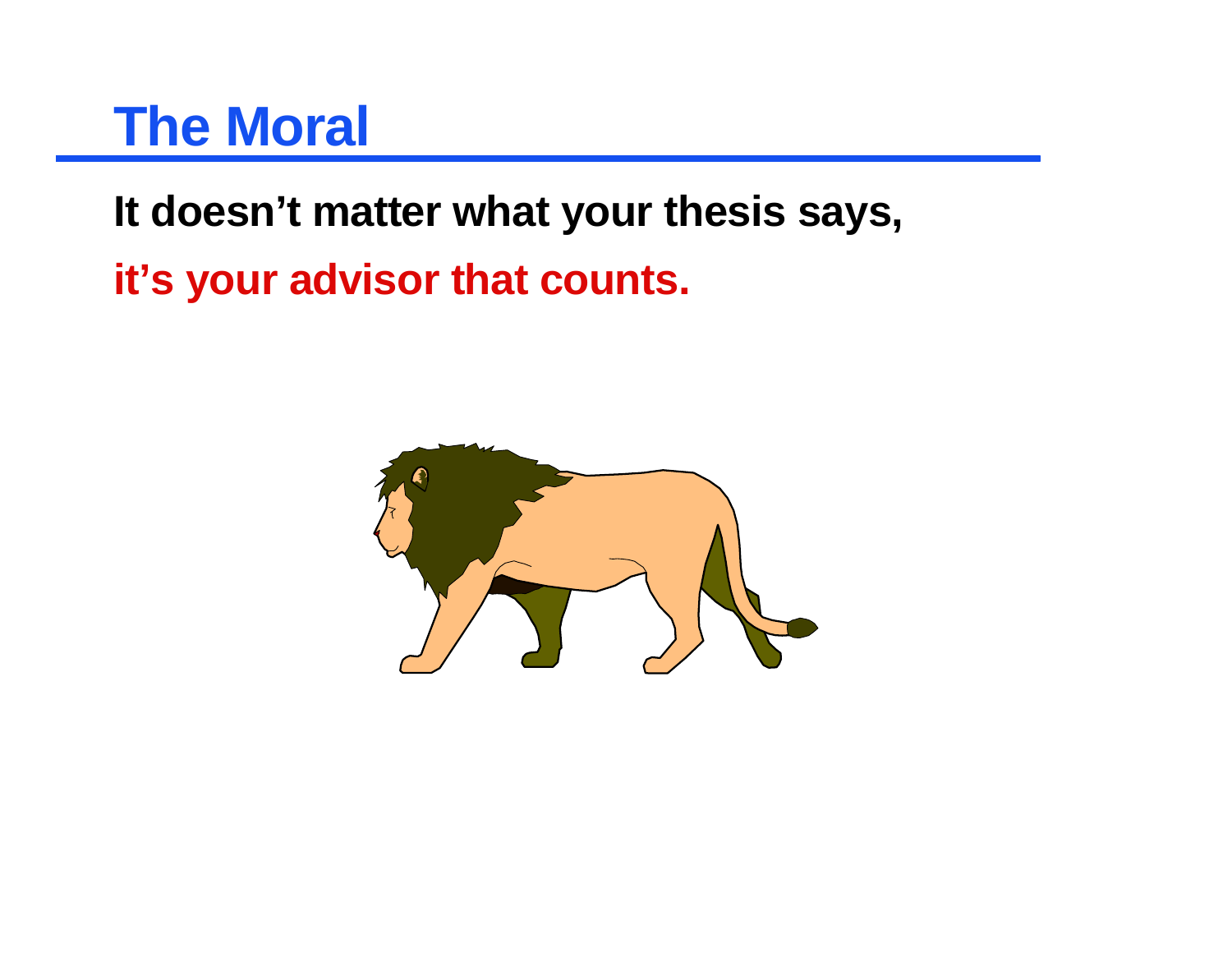**Choosing an Advisor**

**1) Decide what you need, want, can't live with**

**2) Evaluate what's available**

**3) Do the research to make a good decision**

**4) Re-evaluate all of these steps periodically**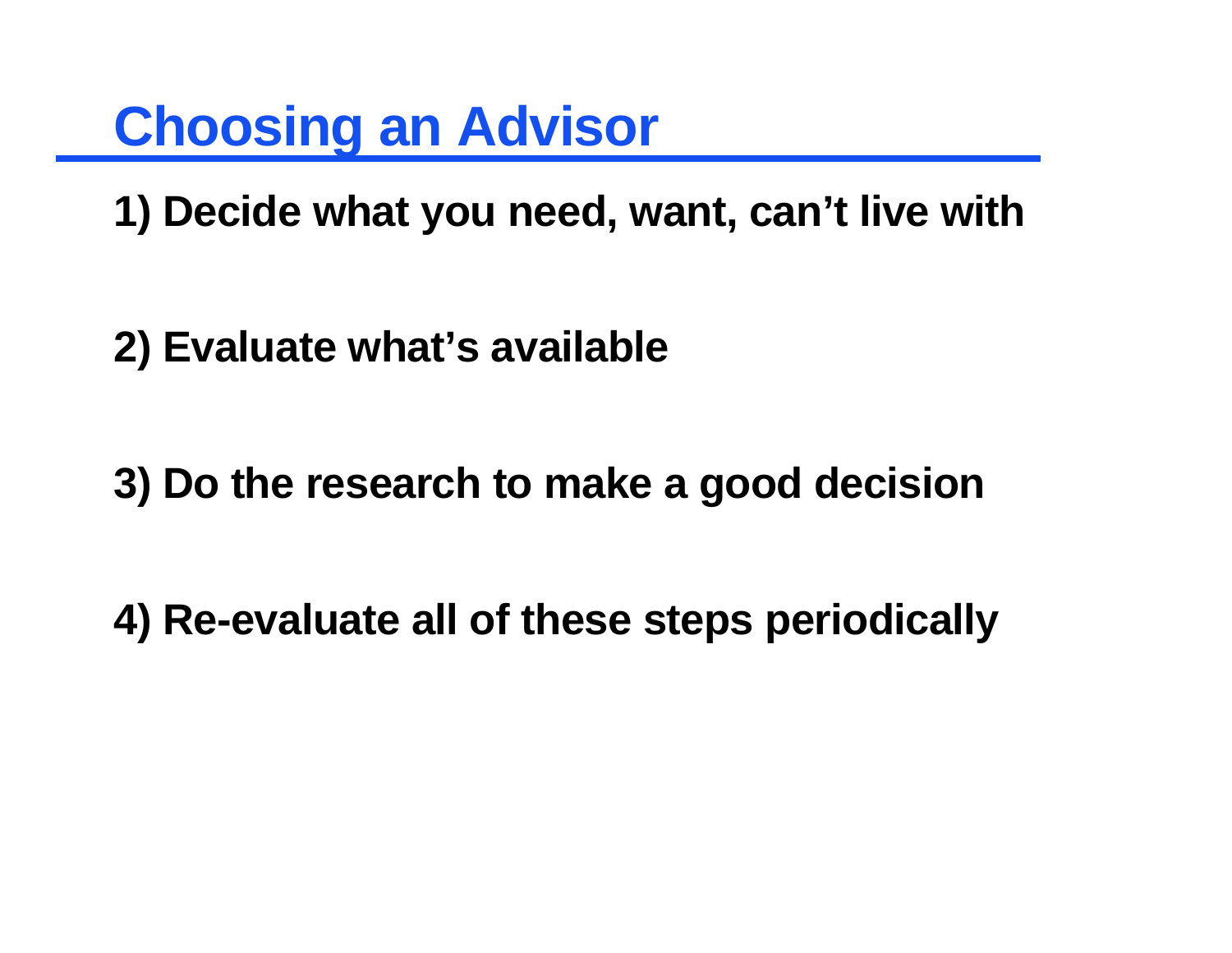## **Your Needs, Wants, and Desires**

#### **Goals**

**Where do you want to be in 10, 20, 30 years? What ideas do you have about the next N?**

#### **Style**

**How much supervision/direction/interaction? Do you play well (better) with others? What do you consider "research"? How much flexibility do you have/need? How many working hours in your week?**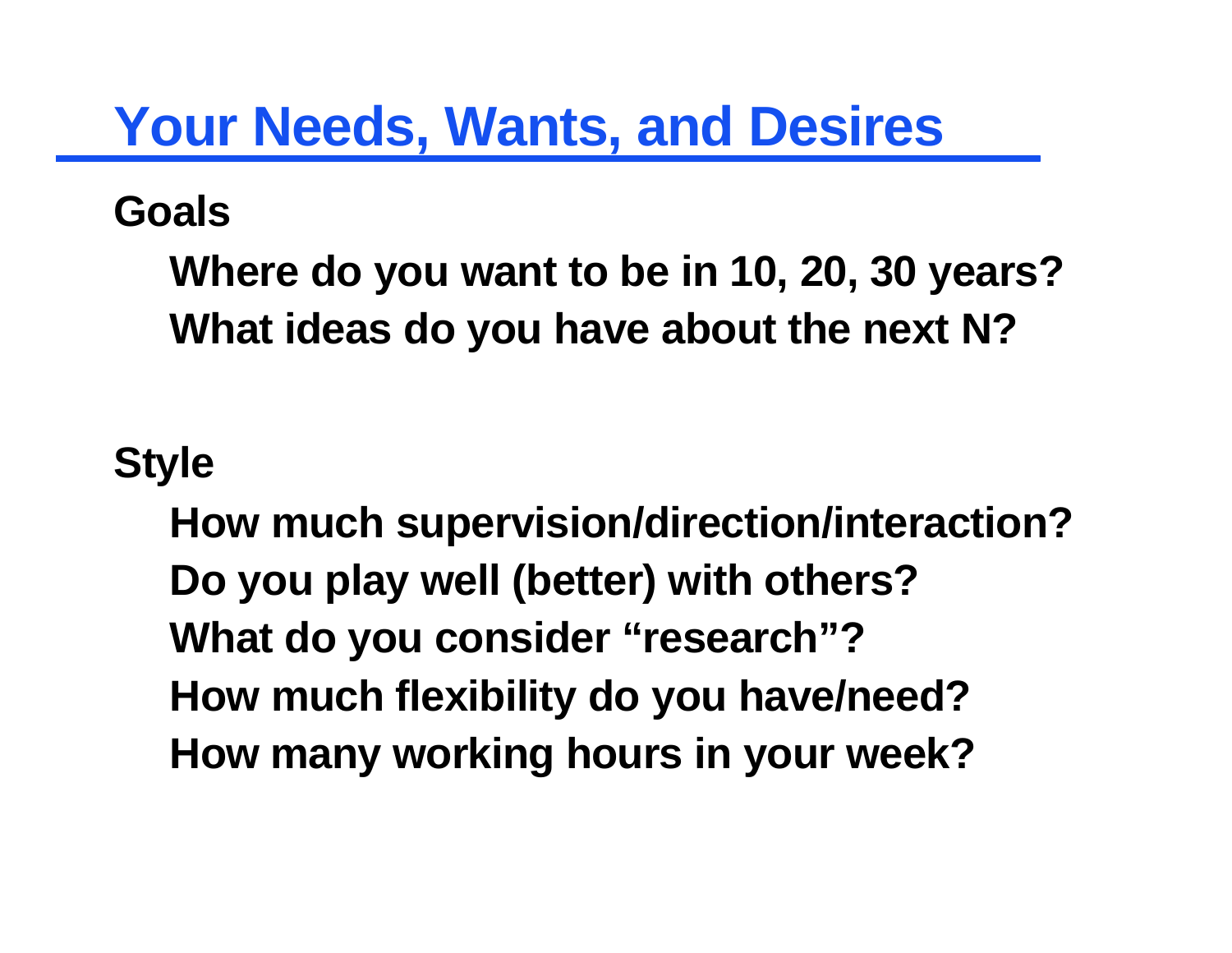### **Your Needs - Continued**

#### **Pragmatics**

**What do you think your strengths are? What do you think your weaknesses are? What do you need to succeed?**

#### **Topics**

**What areas are you interested in? How specific are your interests? Would you consider widening interests?**

**Find out what others need/want/can't live with!**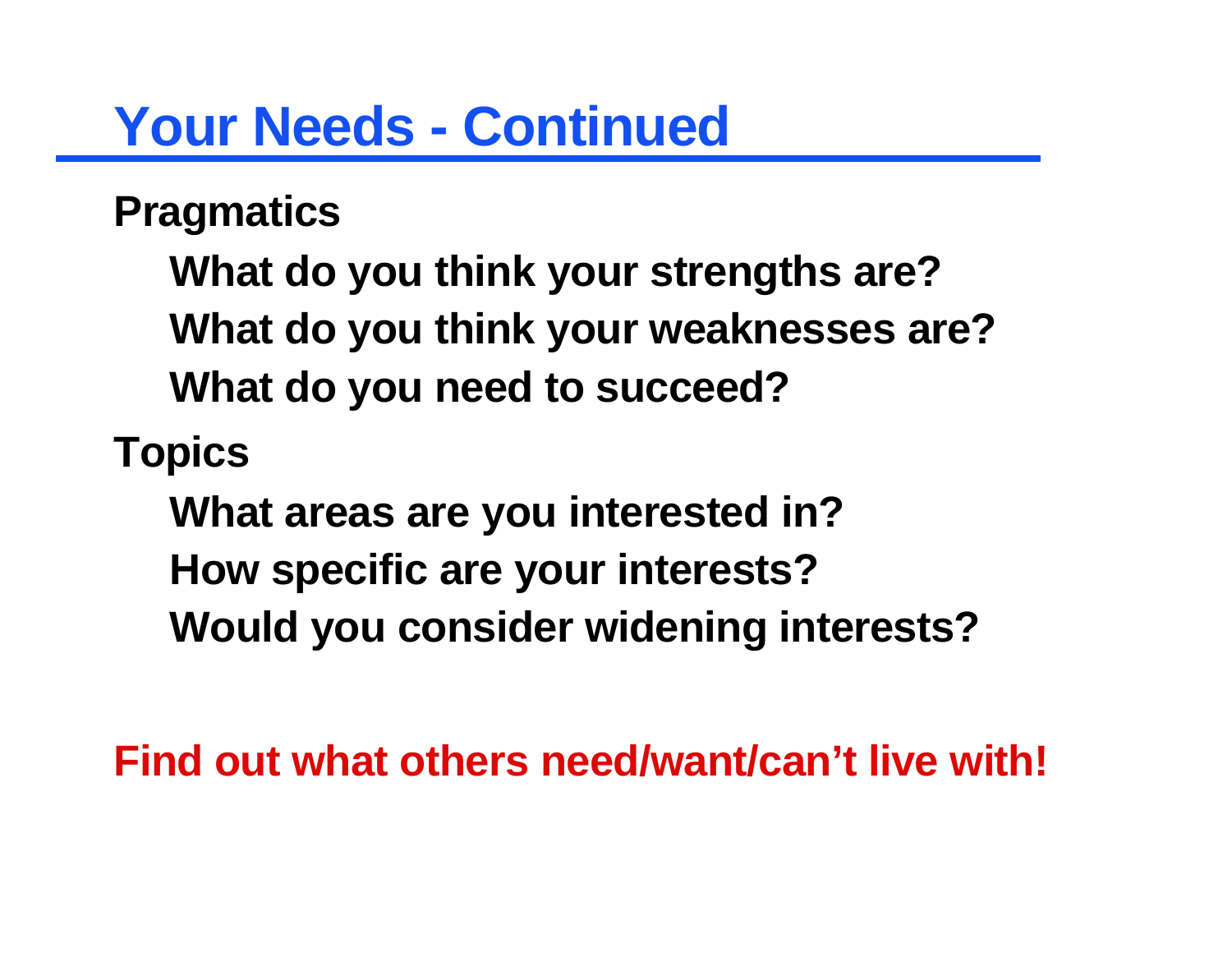## **Evaluating Potential Advisors**

**Pragmatics**

**Are they looking for new students?**

**Should they be?**

**Are they reliable?**

**Are they planning on staying? Tenure?**

**Is any particular background required?**

**Can they afford you?**

**Goals**

**What do they consider student "success"? What is their 5, 10, 15 year vision?**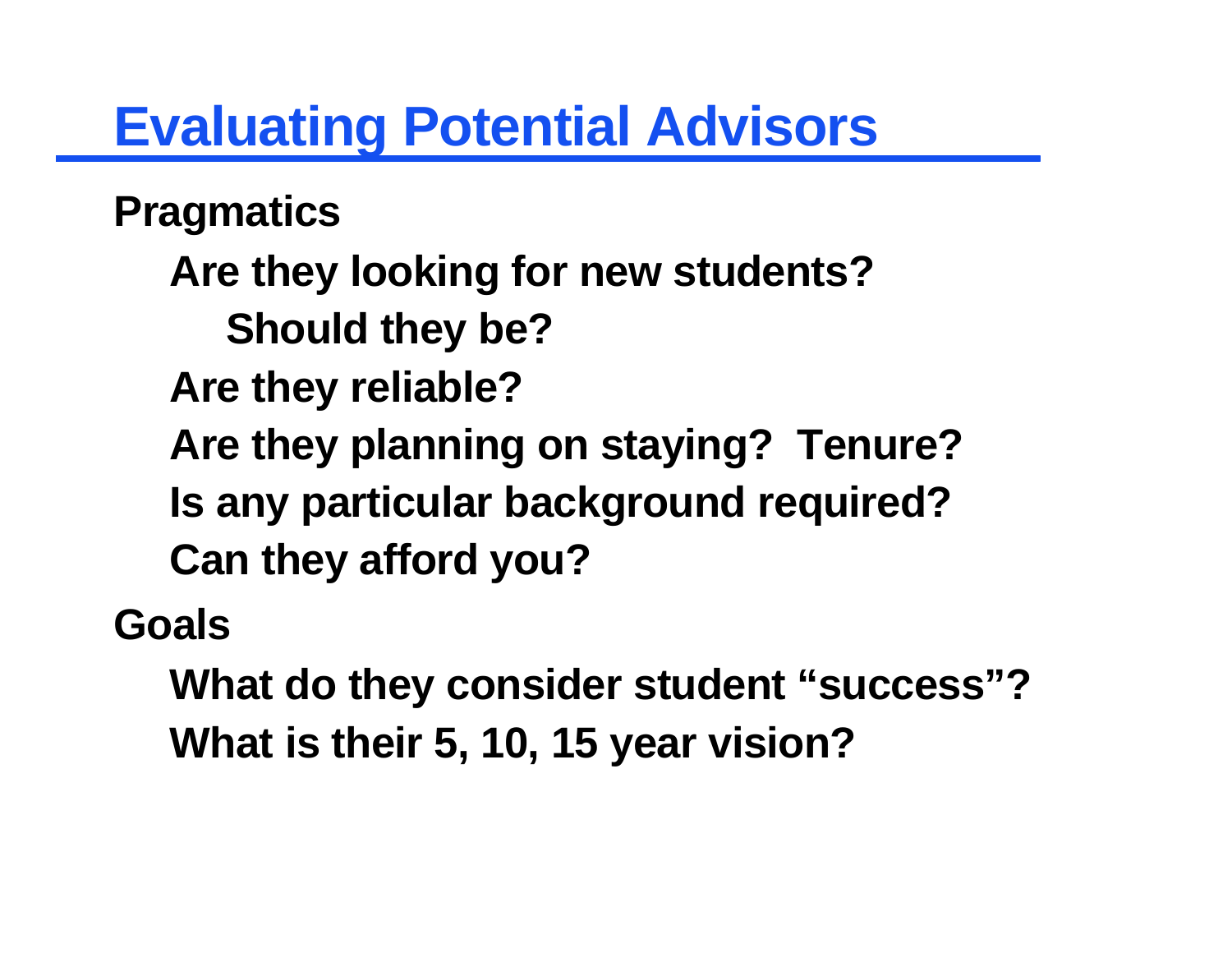## **Evaluating Advisors - Ctd.**

**Style**

**How much supervision/direction/interaction? Do they focus on group or individual work? What do they consider "research"? How much flexibility do they have/need? How many working hours in their week? Expectations**

**What ideas do they have about the next N? First 2 years? Afterwards? What if these expectations aren't met?**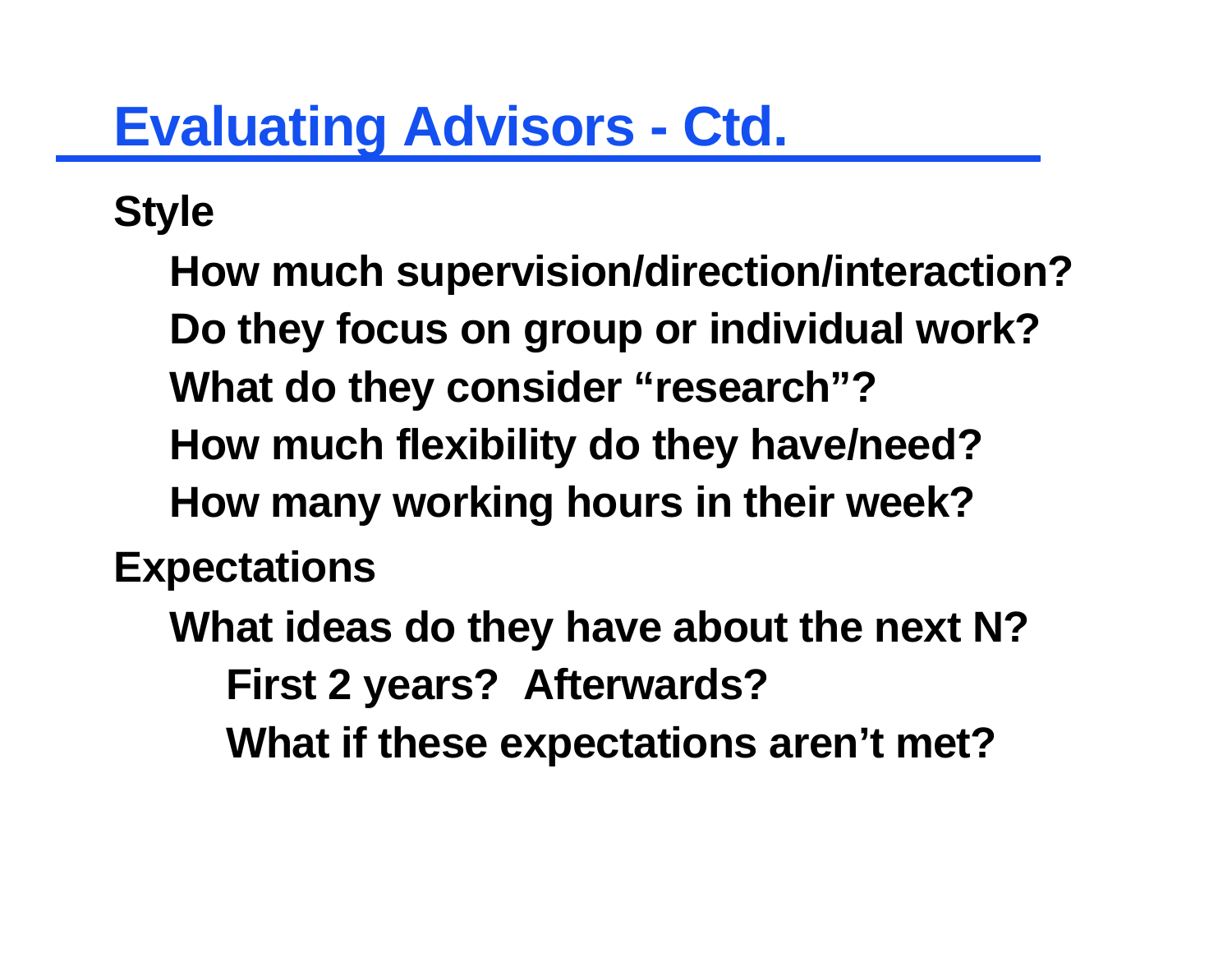## **Evaluating Advisors - Ctd.**

**History**

**Have they graduated anyone?**

**Are their current students successful?**

**Do their students write papers? First author?**

**Do they co-auther? Locally? Remotely?**

**Have many students switched from/to them?**

**Intangibles**

**Rising star vs. established fame**

**Gut feeling, personality**

**What the advisor will need from you**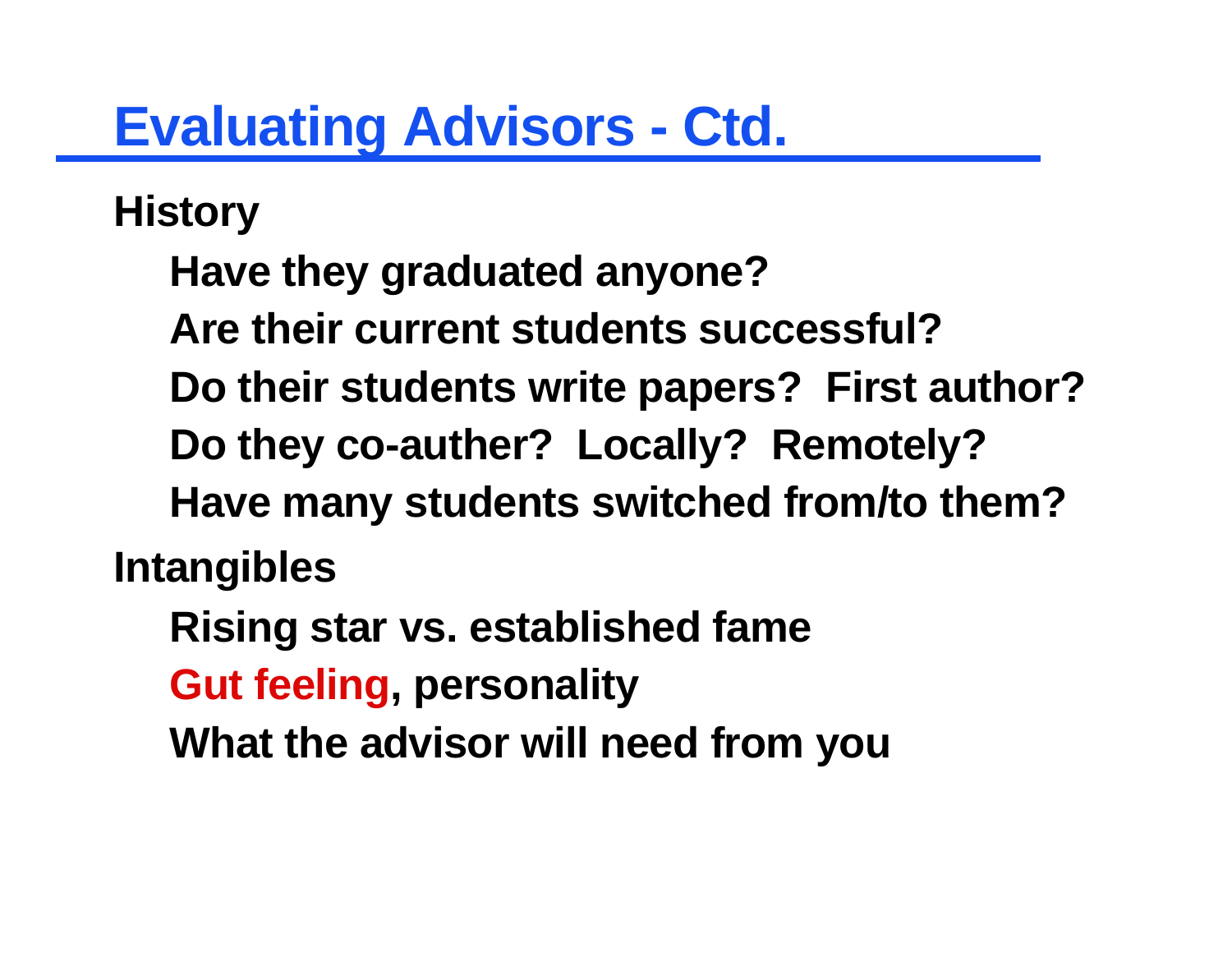#### **Discovering what's Available**

**Go to as many IC talks as you can stand. You might find a new interest You'll be able to compare more styles Talk to as many faculty as you'd like Ask them easy and hard questions Talk to current and former students Read some of the papers they give you Beware: Nobody is an objective observer**

**Advisors/students change over time**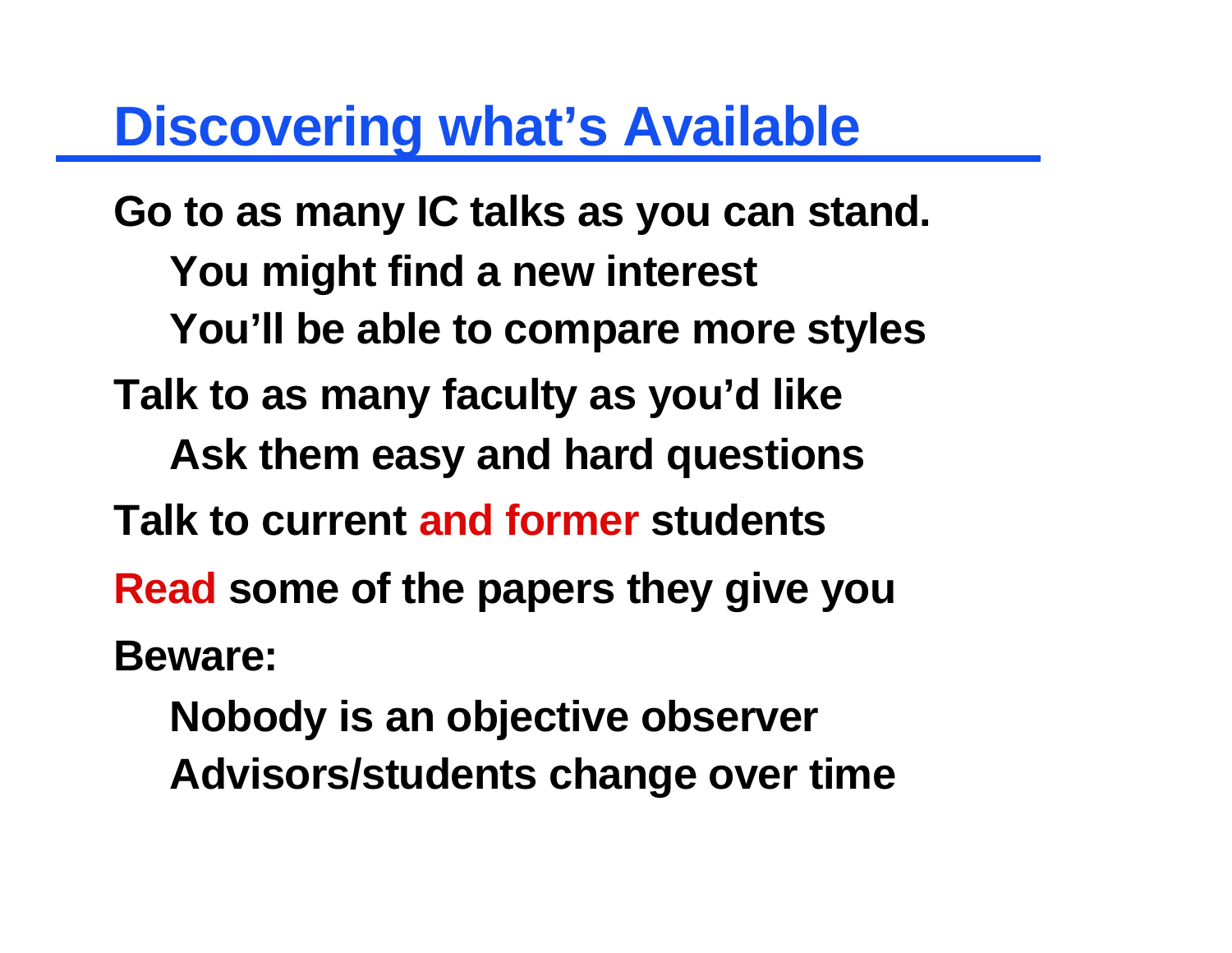## **Re-evaluate your position**

**If you make a bad decision, you are not doomed**

- **Talk to people you trust about your relationship**
	- **Each of us is too close to our own situation**
- **Talk to people about their relationship**
	- **Beware the grass-is-greener**
- **Talk to your advisor about your relationship**
	- **Especially when things are rocky**
	- **Especially right before** Black Friday
	- **Especially before/after major events**

**Manage your manager**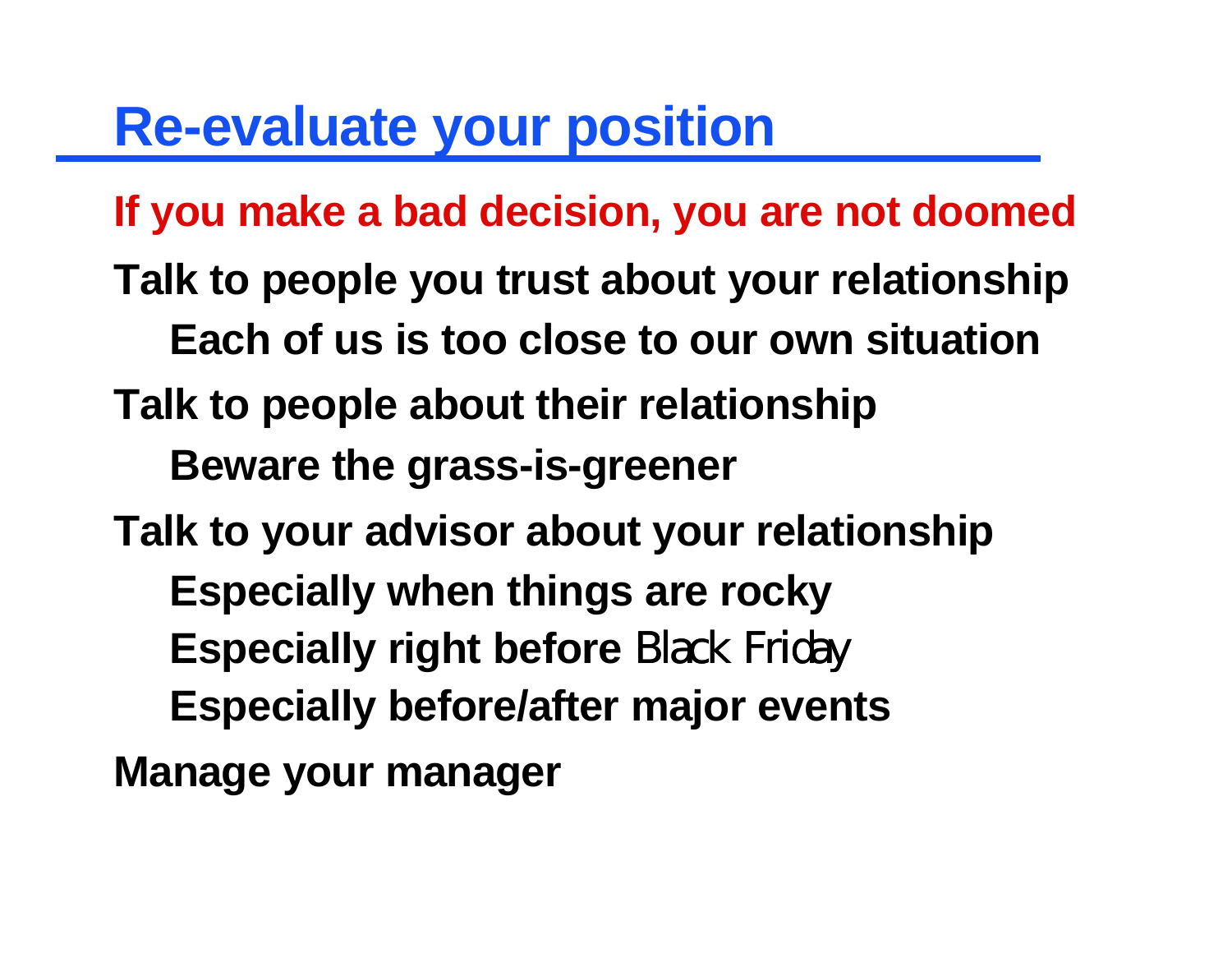**Advisor Strategies**

#### **Changing Advisors**

- **It's common, and it's okay**
- **Will it solve anything?**
- **The longer you wait, the worse it can be**
- **The more often you do it, the worse it can be The hardest thing is knowing you should**

#### **Adding Advisors**

- **+ Work in intersection of multiple areas**
- **+ Combine strenghts of two+ advisors**
- **Harder to manage them**
- **Slip through cracks/pulled in 2 directions**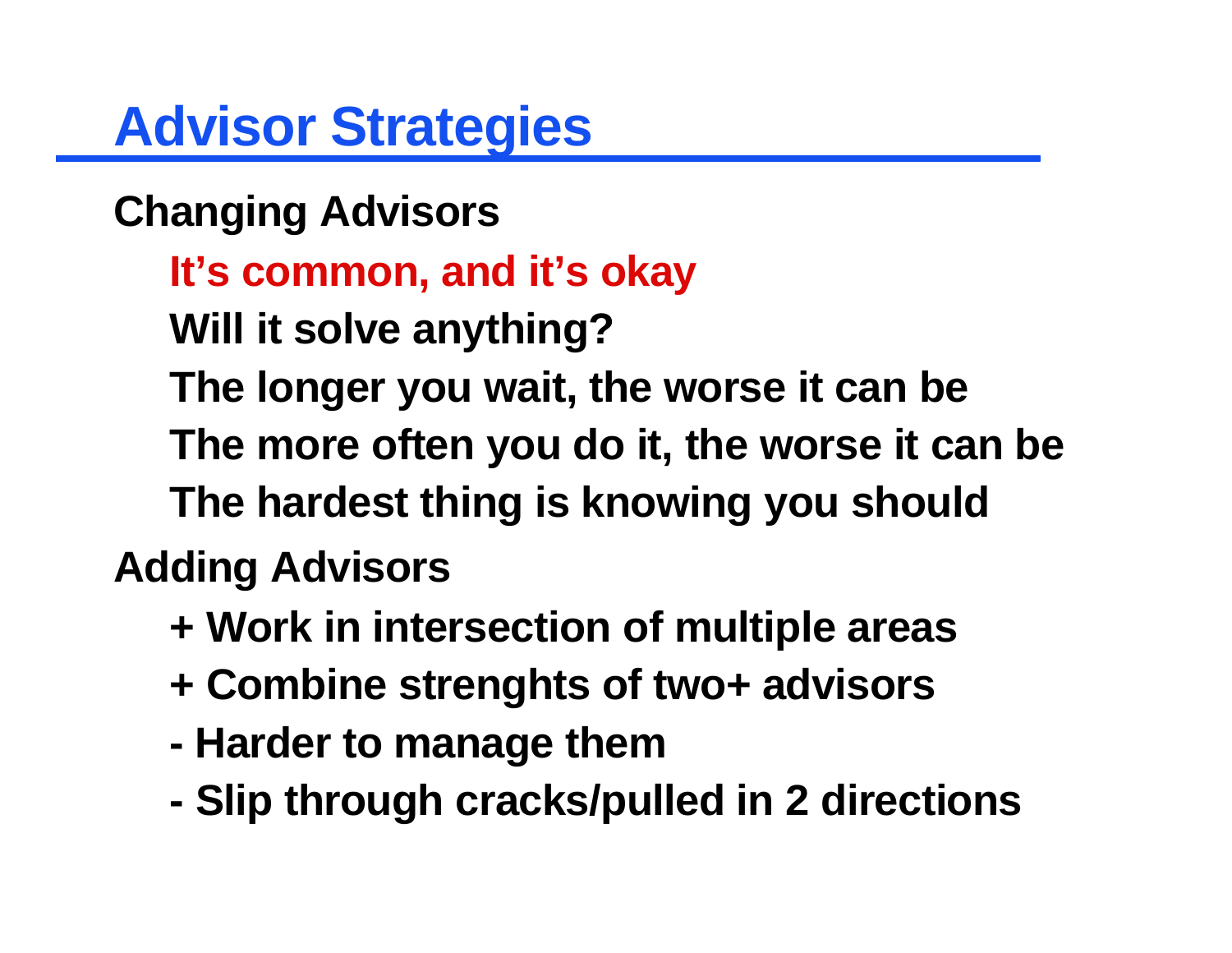## **Managing Your Manager**

**Your advisor has specific needs Find ways to mesh their needs and yours Your advisor was not taught management Help your advisor learn how to advise Your advisor is not psychic Ask for what you need to be effective Tell them the good and the bad Your advisor is not omniscient You will disagree with and teach them Do all of this with respect; it will be returned**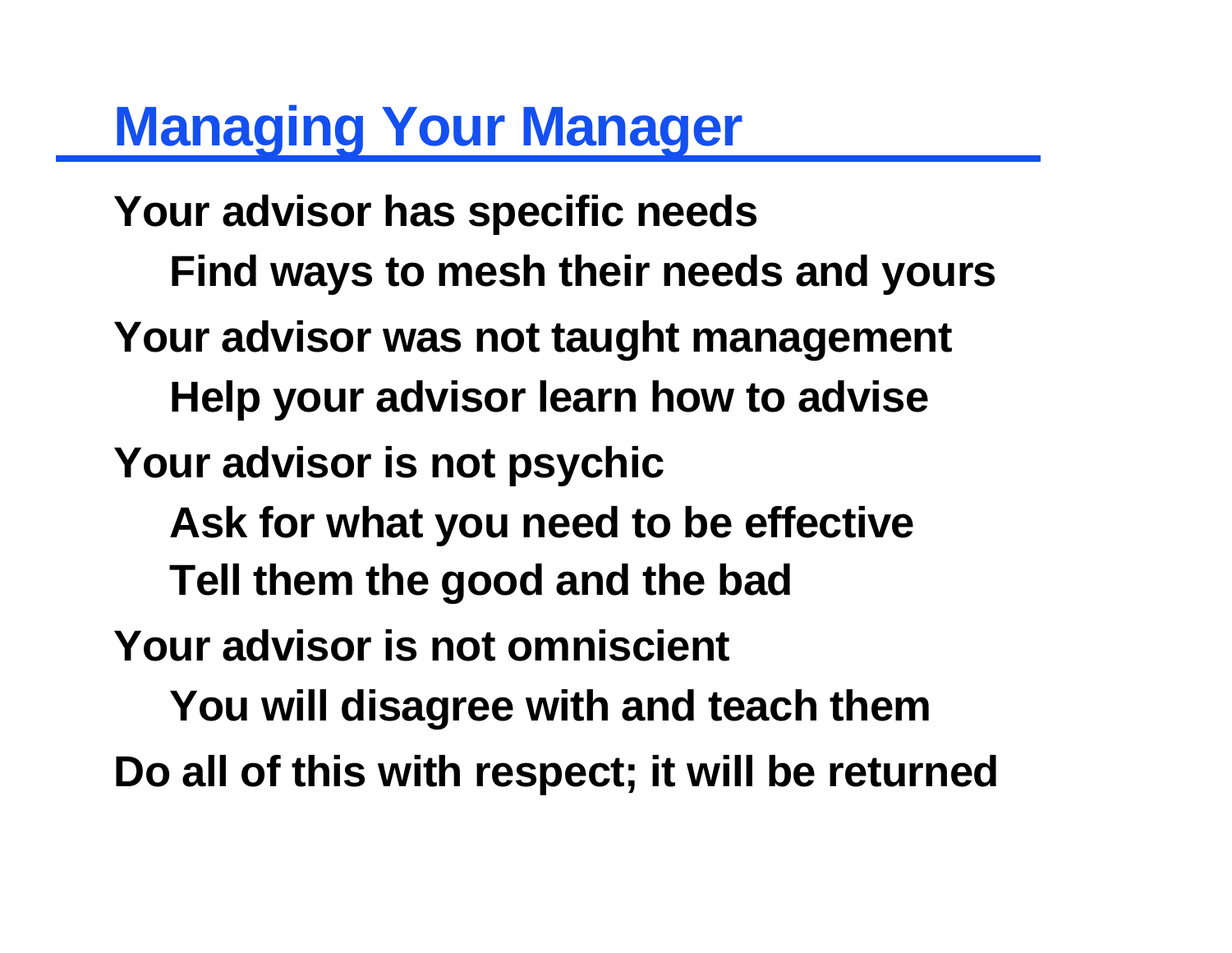**Fear, Uncertainty, and Doubt**

**By definition, most people aren't exceptions "Most people take 7, I'll do it in 5." "I'm not good enough to make it."**

**Most people will have problems, self-doubt Failing a qualifier Trouble getting a thesis topic Negative (or no) research result 'Losing' a year Uncertainty about the future**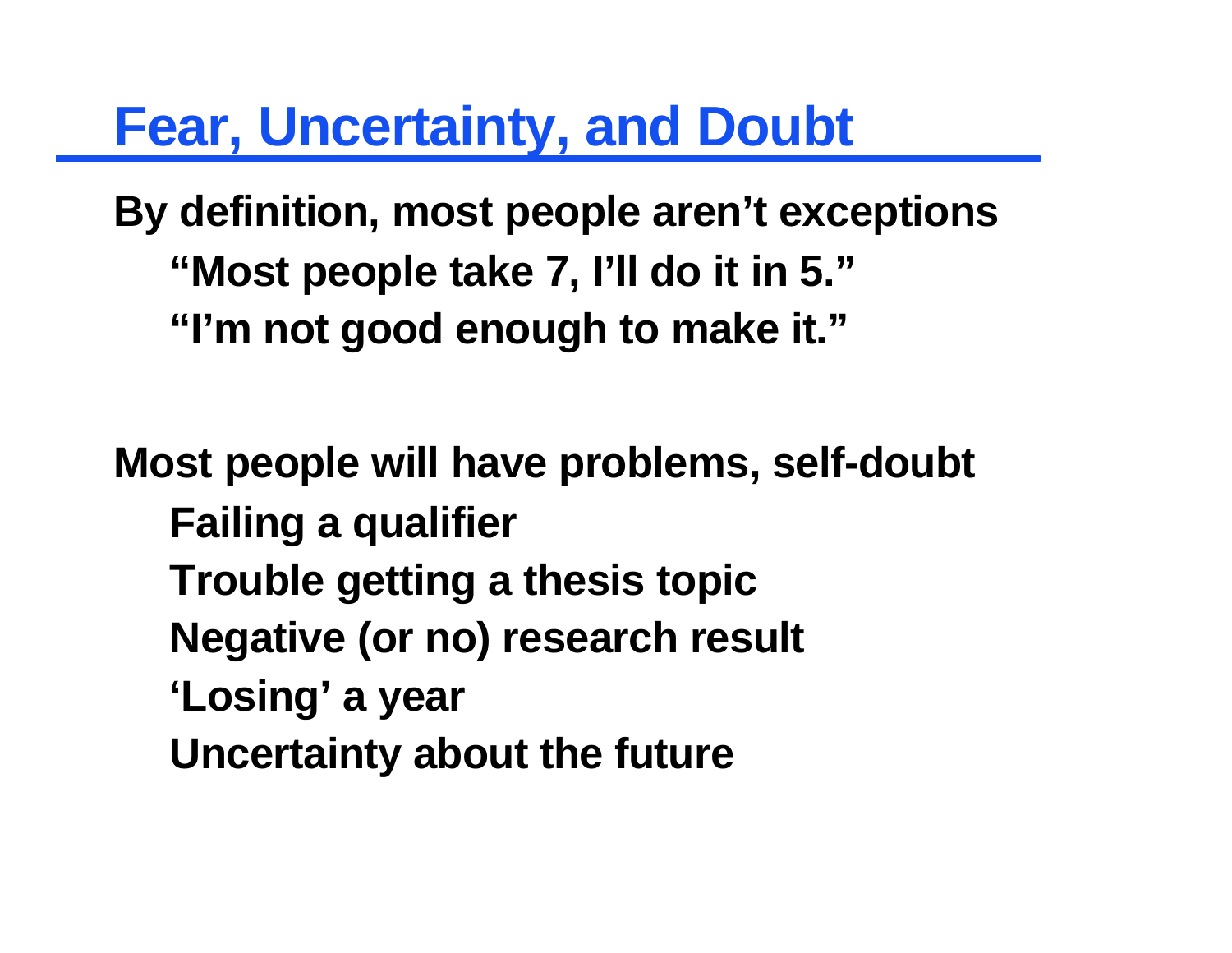## **"But I've never had FUD before!"**

**Quality of colleagues has probably gone up Expectations of you are probably higher Research is nothing like coursework No right answers No deadlines No termination test**

- **No objective evaluation scale**
- **Different skill set**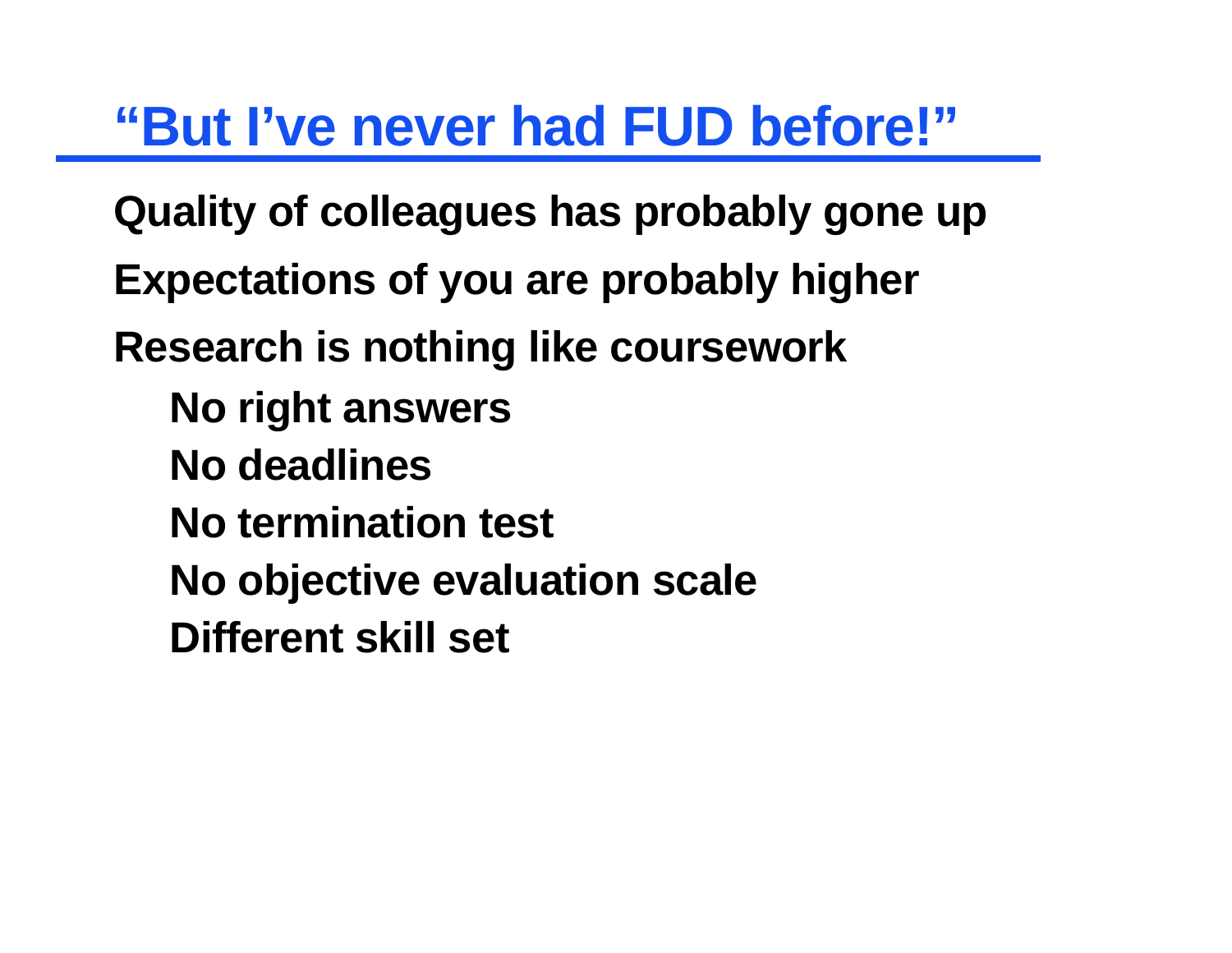#### **How to Deal With FUD**

**Talk, talk, talk to faculty, students, friends FUD is not as uncommon as you may think Good way to get perspective on solutions Have your support structure help you Form study groups Find, with your advisor, short-term goals Keep track of your accomplishments Have interests/friends outside these walls Good way to get perspective on importance CMU Counseling Center, other professionals**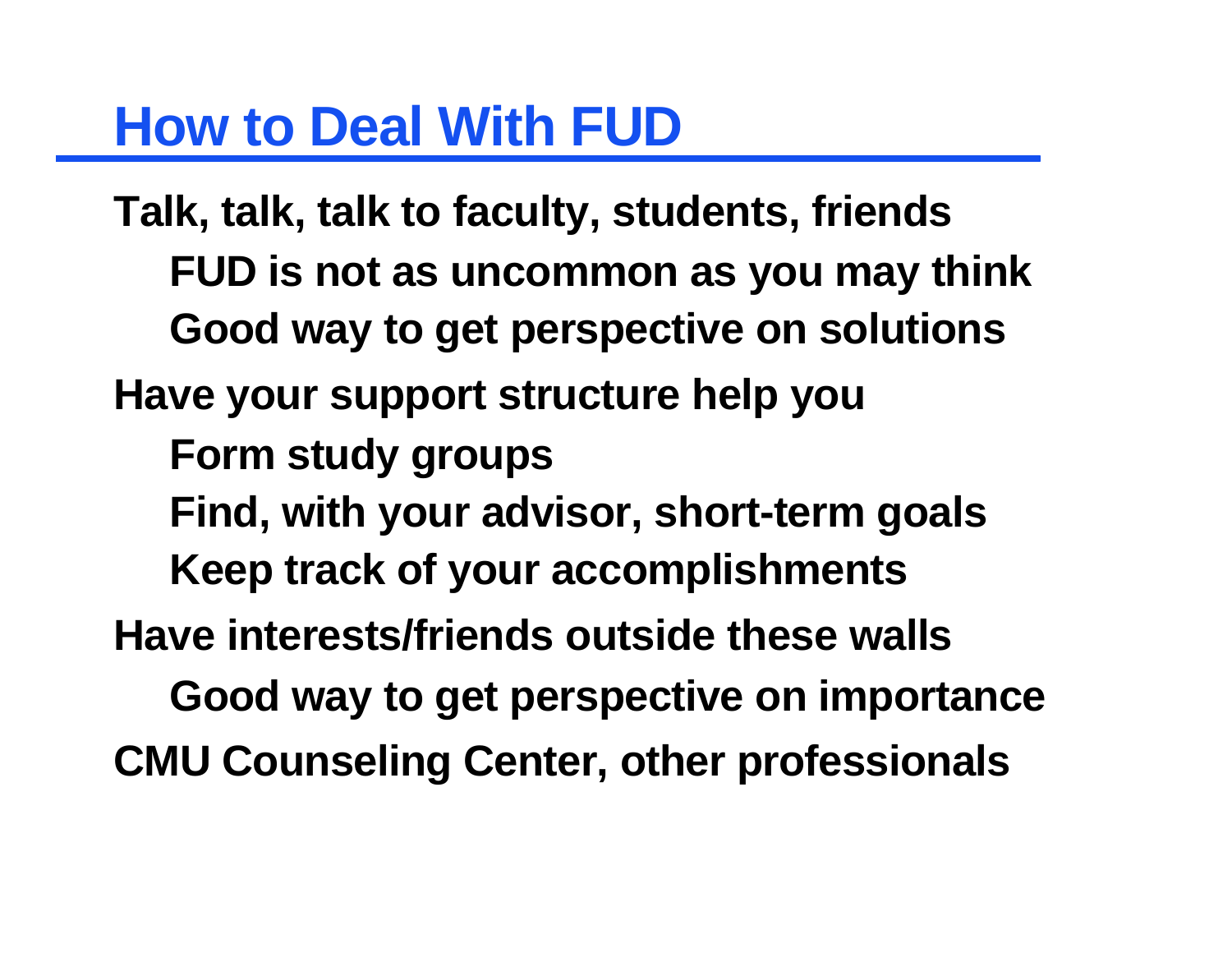## **A Word About Courses**

**Very different from anything else you'll do here**

- **You already know how to take them**
- **Aside from passing or not, grades don't matter**
- **Failing them is not cause for great alarm**
- **Not correllated well with research success**
- **That said:**
	- **Easy tick-marks for both you and the faculty They can contain solid, useful material If you are going to do it, do it well**
- **Work together when allowed by the course**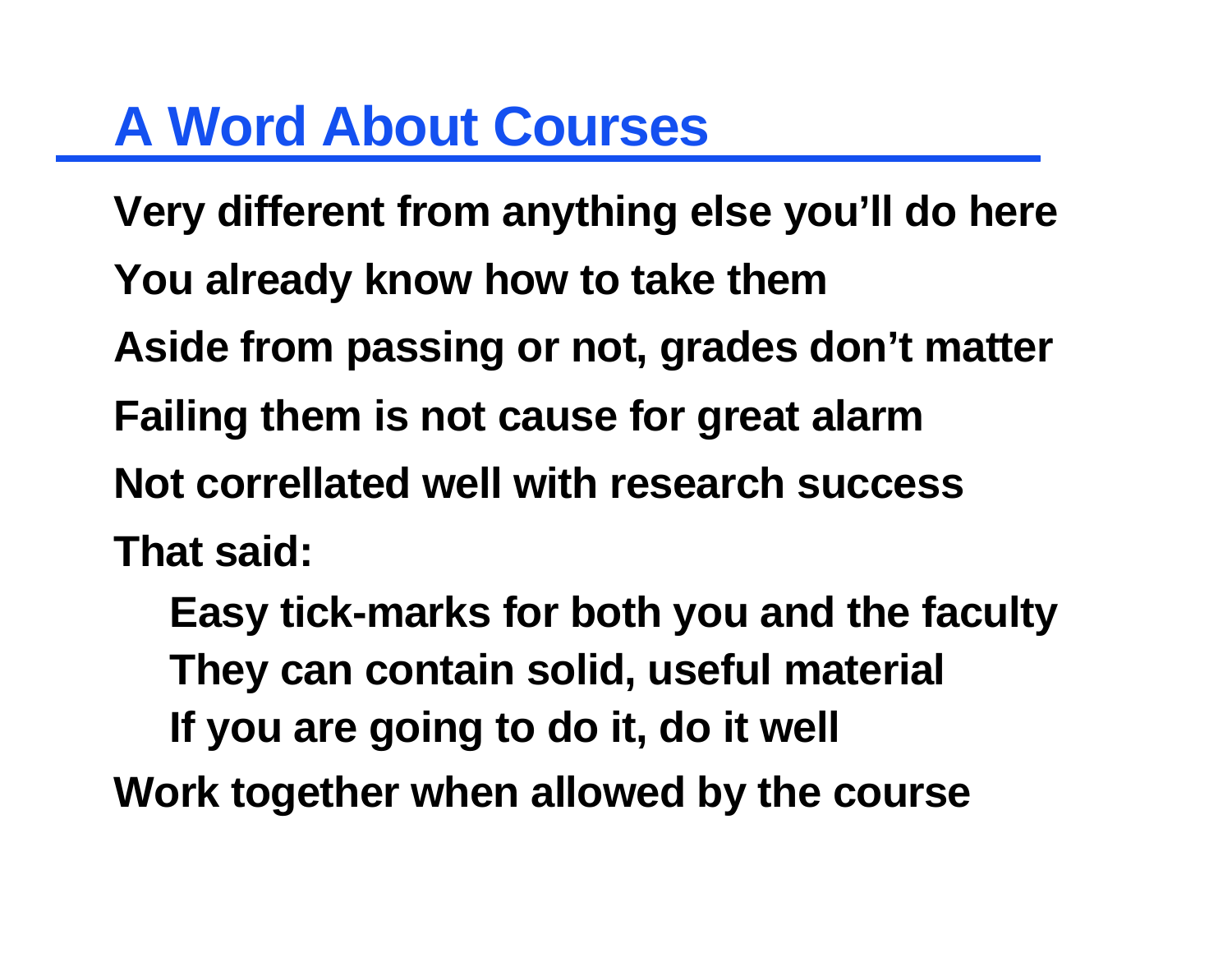# Black Friday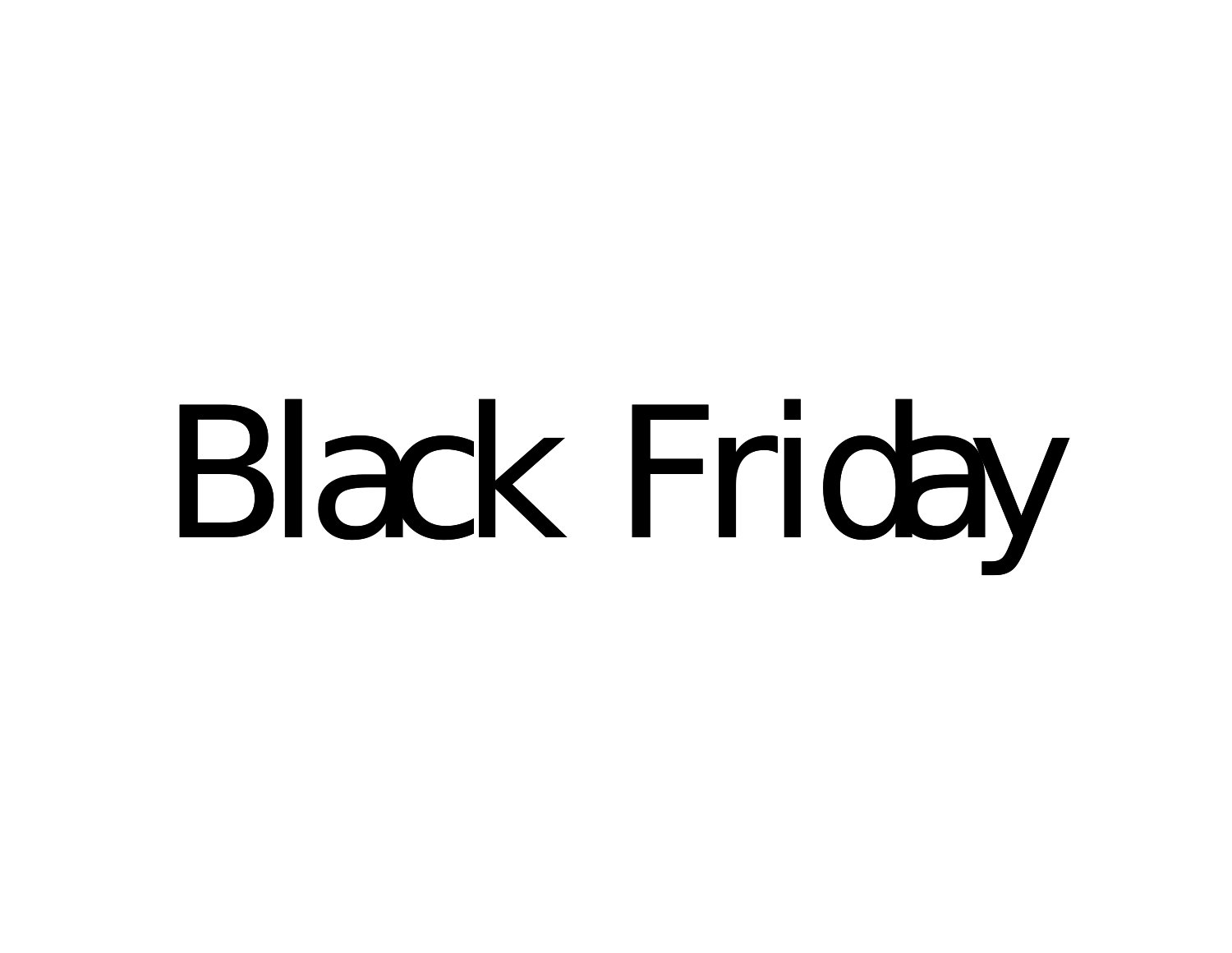#### **Keep open lines of communication with your advisor.**

**The one person who should never surprise you**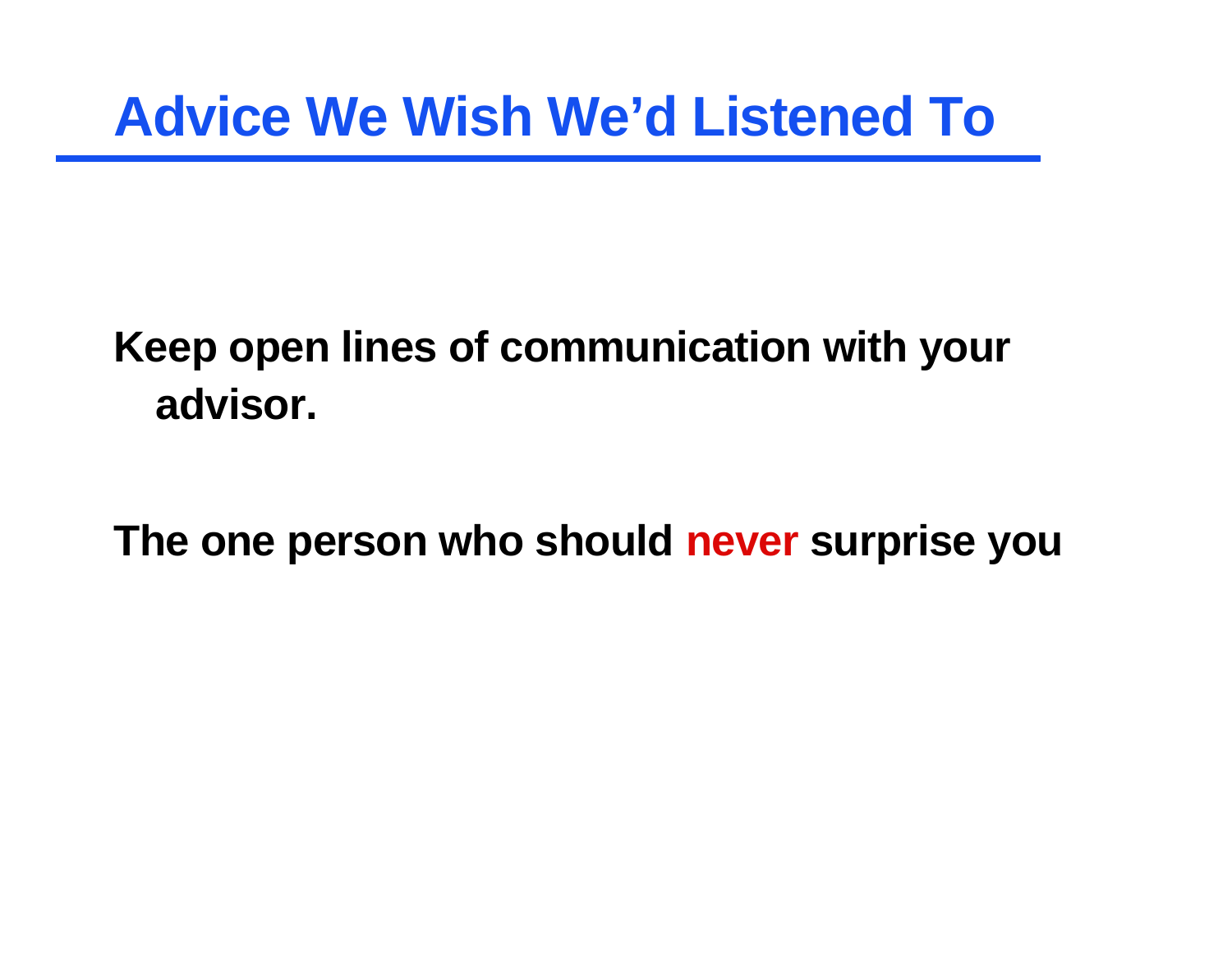**Talk with other students, faculty**

**Get another perspecitve on your work**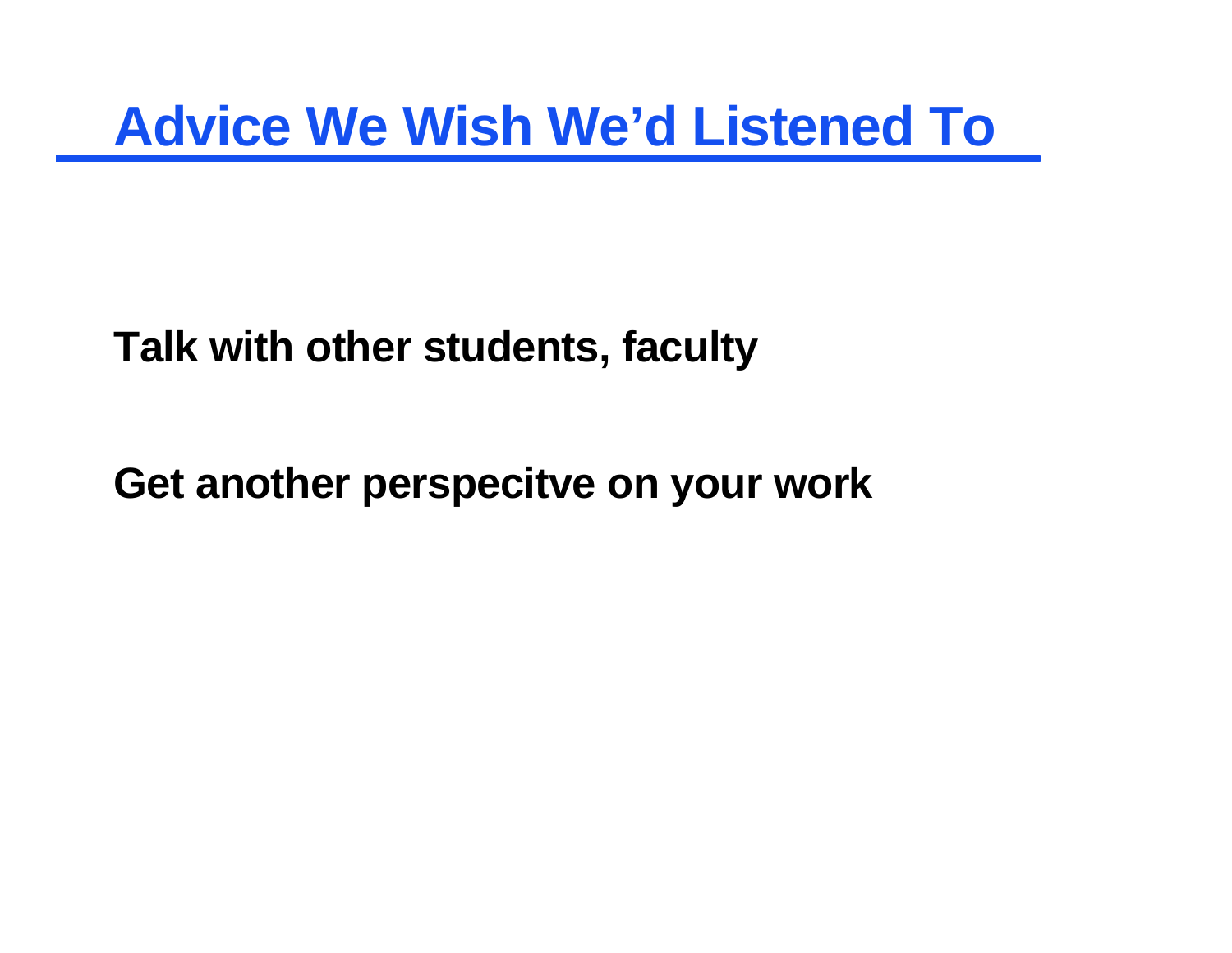#### **There are two (or more) partners in a marraige**

#### **Only being concerned with one of them is a BIG problem**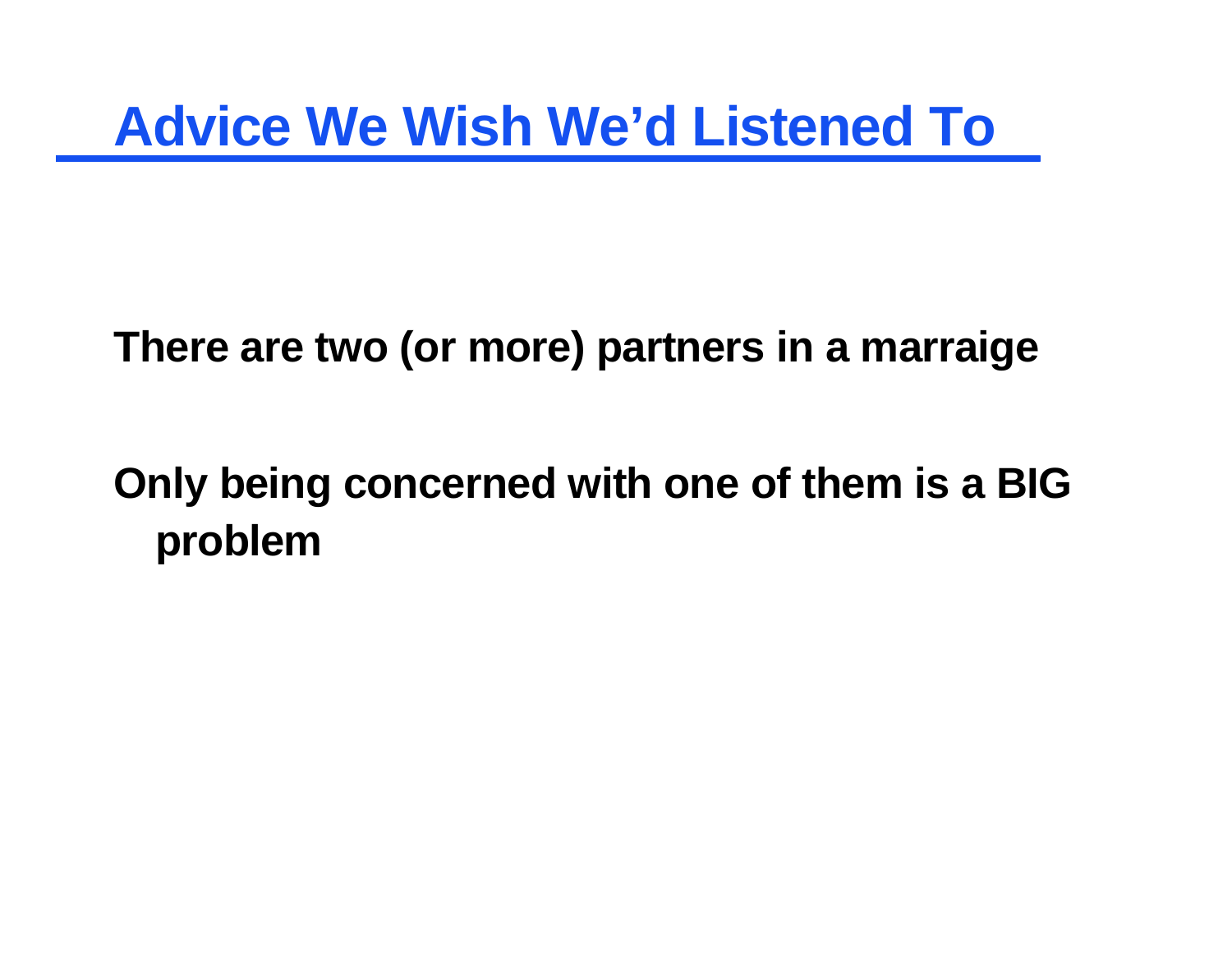**Be your own advocate!**

**No one else will be nearly as effective.**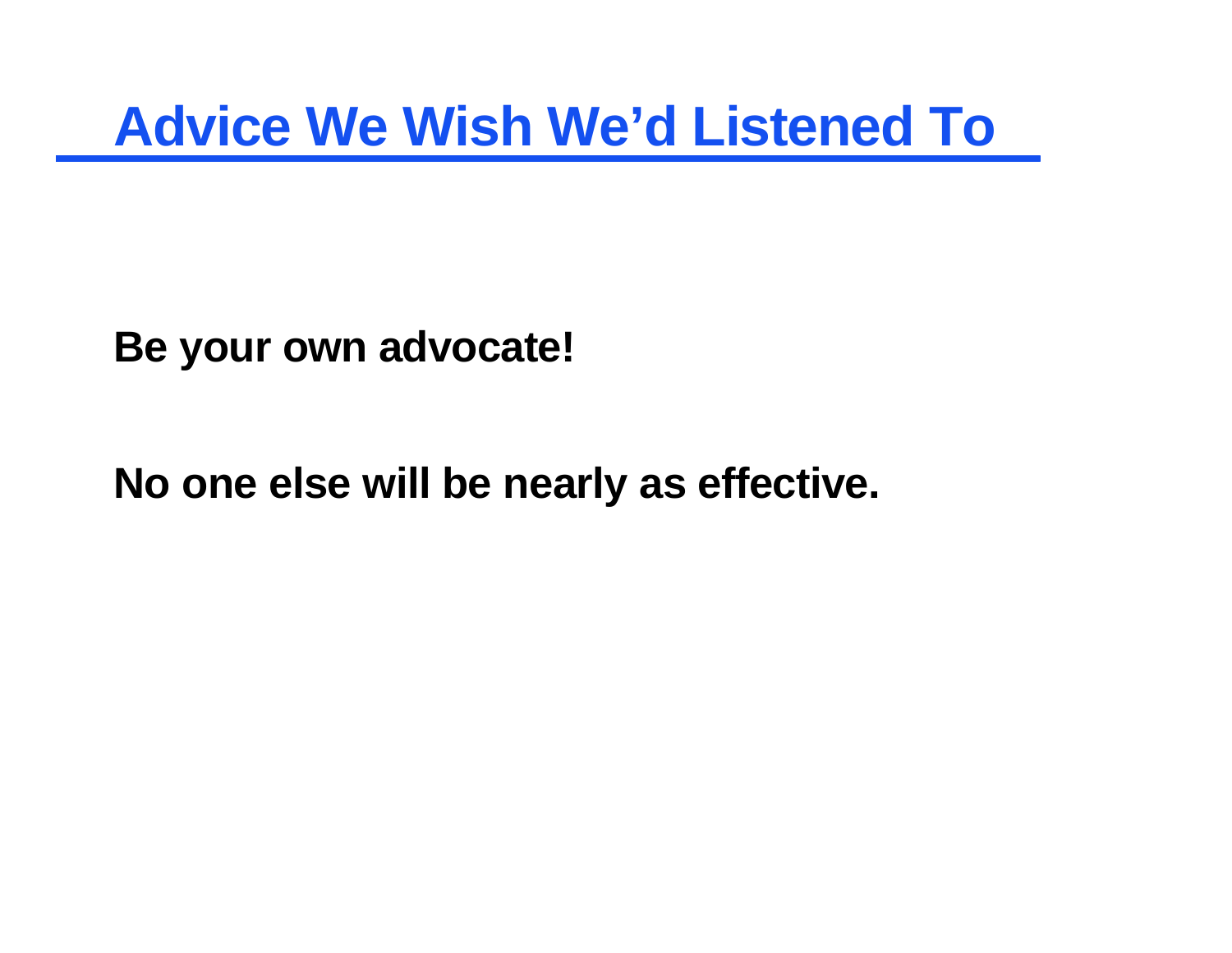#### **Your thesis topic has a lot less to do with your eventual career than you may think**

**What you can say about it has a lot more to do with your eventual career than you may think**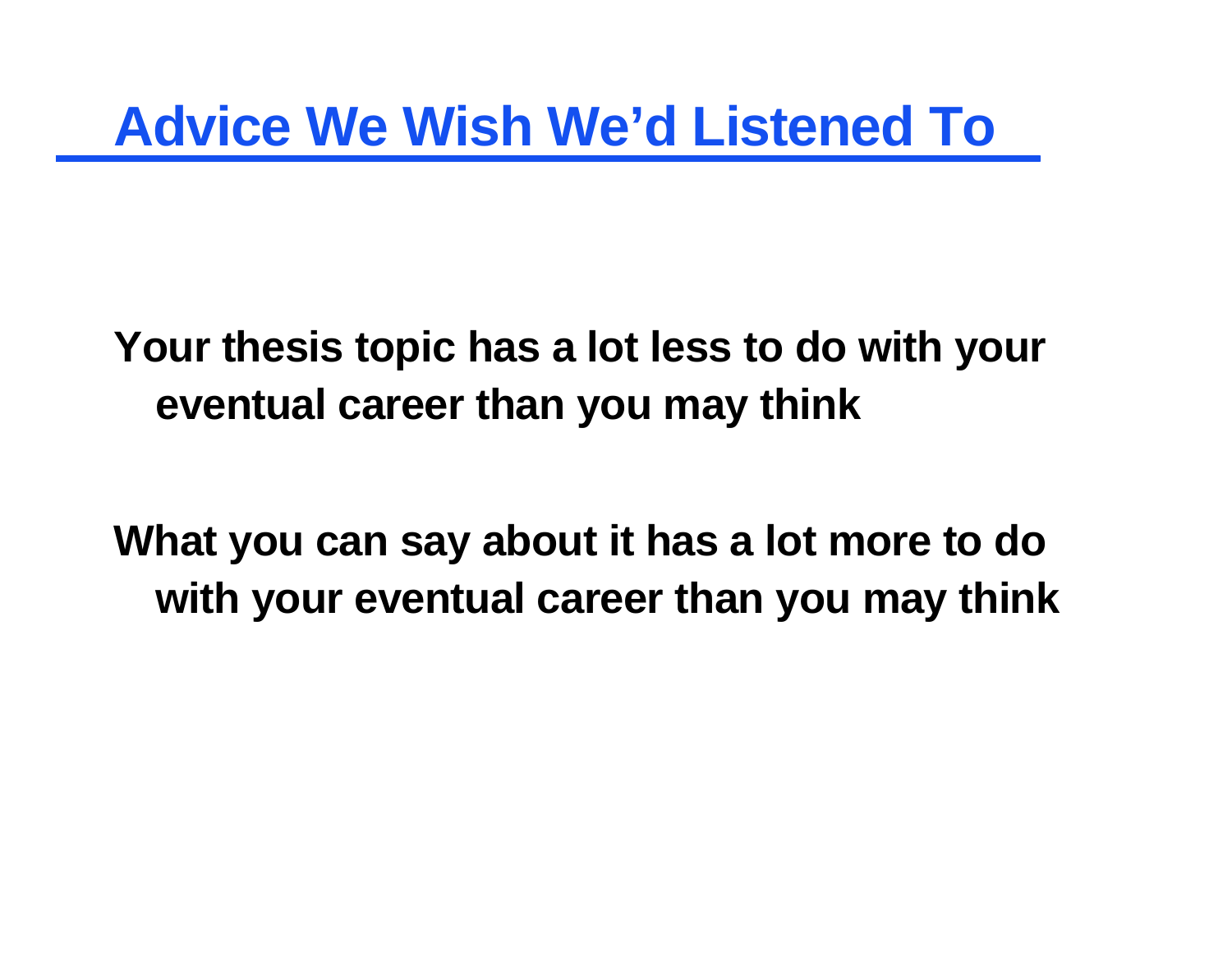**Keep outside interests and friends**

**A good way to never graduate is to never leave the building.**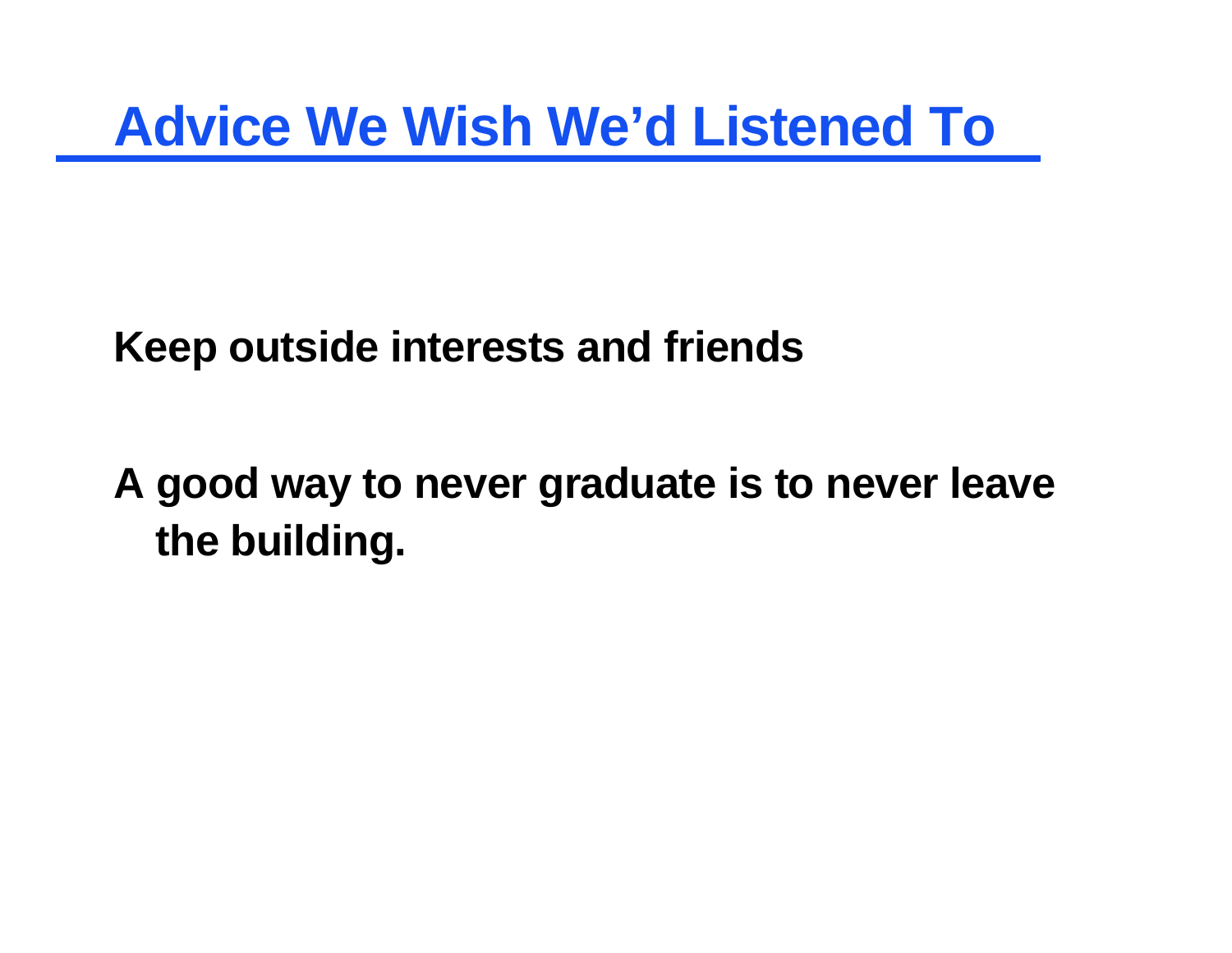#### **If you feel like you should be working, work**

**If you feel like you should be playing, play**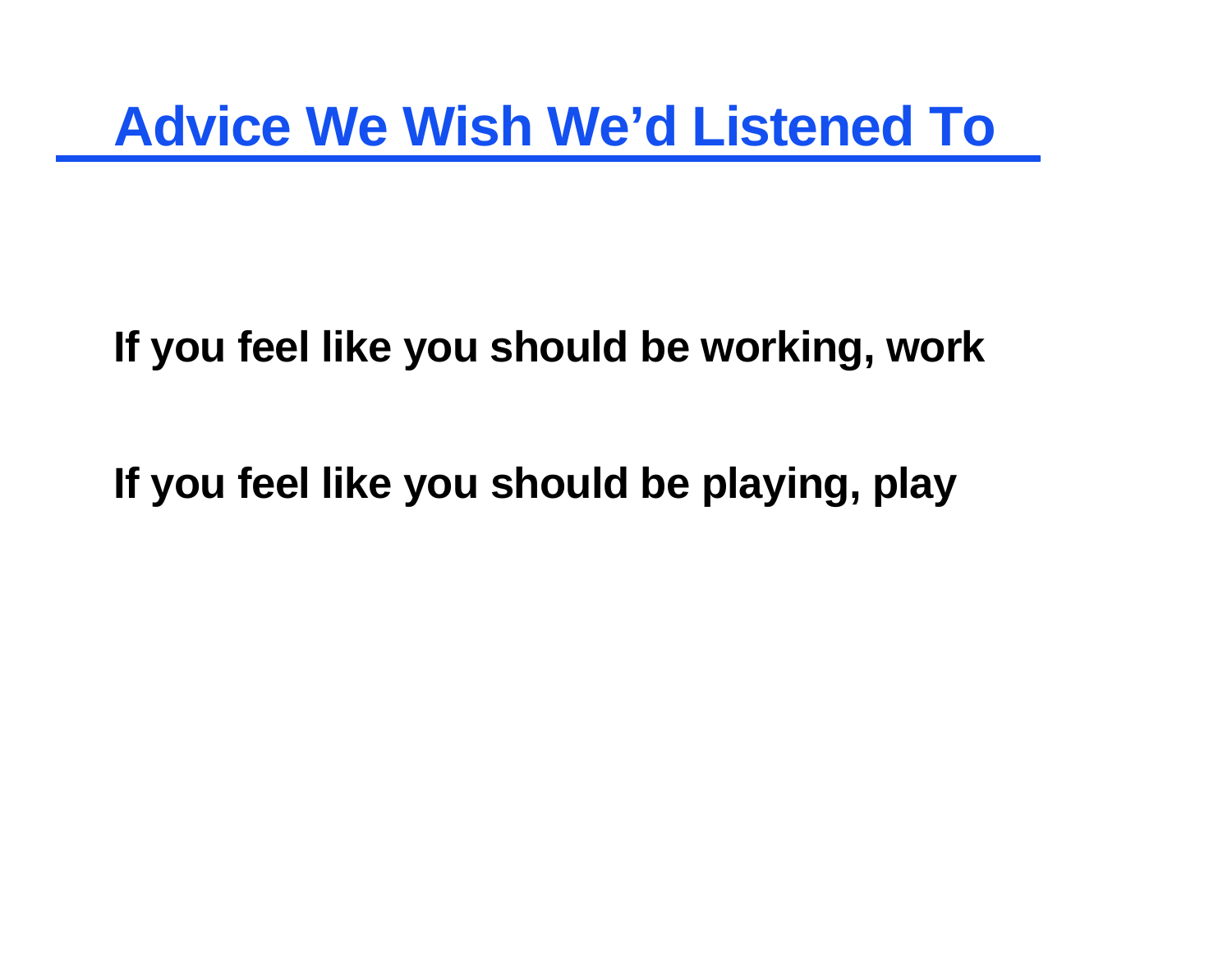#### **There's a fine line between doing no work, and doing nothing but.**

**You're almost always on one side or another of that line.**